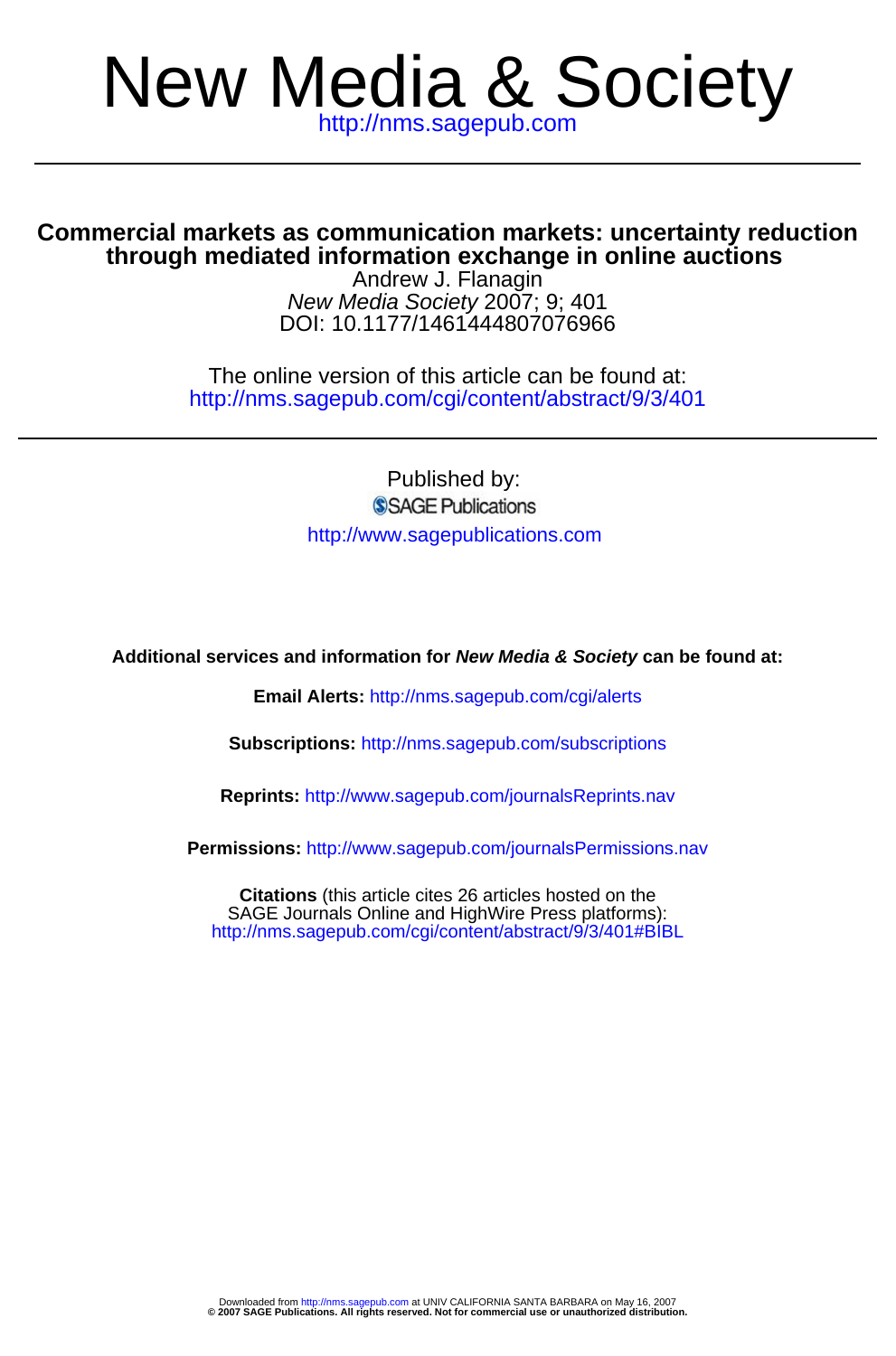

# new media & society

Copyright © 2007 SAGE Publications Los Angeles, London, New Delhi and Singapore Vol9(3):401–423 [DOI: 10.1177/1461444807076966]

**ARTICLE** 

# Commercial markets as communication markets: uncertainty reduction through mediated information exchange in online auctions

ANDREW J. FLANAGIN University of California at Santa Barbara, USA

# Abstract

This research conceptualizes behaviors in online commercial transactions as communication acts intended to reduce uncertainty between interactants. Uncertainty reduction theory and predicted outcome value theory are used to contextualize individuals' motivations and behaviors in the risky and uncertain environment of online consumer-to-consumer (C2C) auctions. Data from 6477 randomly-selected auctions conducted over eBay.com indicate that more commodity information leads to more, and higher, final bids; higher seller reputation results in fewer bids for less money; and greater system security features result in fewer bids. Additionally, holding item type constant, much more variance in final bid price and bid activity can be explained by these factors as item value increases, although important differences in the direction of relations emerge as well. Based on these findings, current theoretical perspectives on uncertainty reduction are extended to the environment of computer-mediated communication and interpretations are offered to explain individuals' behaviors in initial encounters in online auctions.

**© 2007 SAGE Publications. All rights reserved. Not for commercial use or unauthorized distribution.** Downloaded from<http://nms.sagepub.com>at UNIV CALIFORNIA SANTA BARBARA on May 16, 2007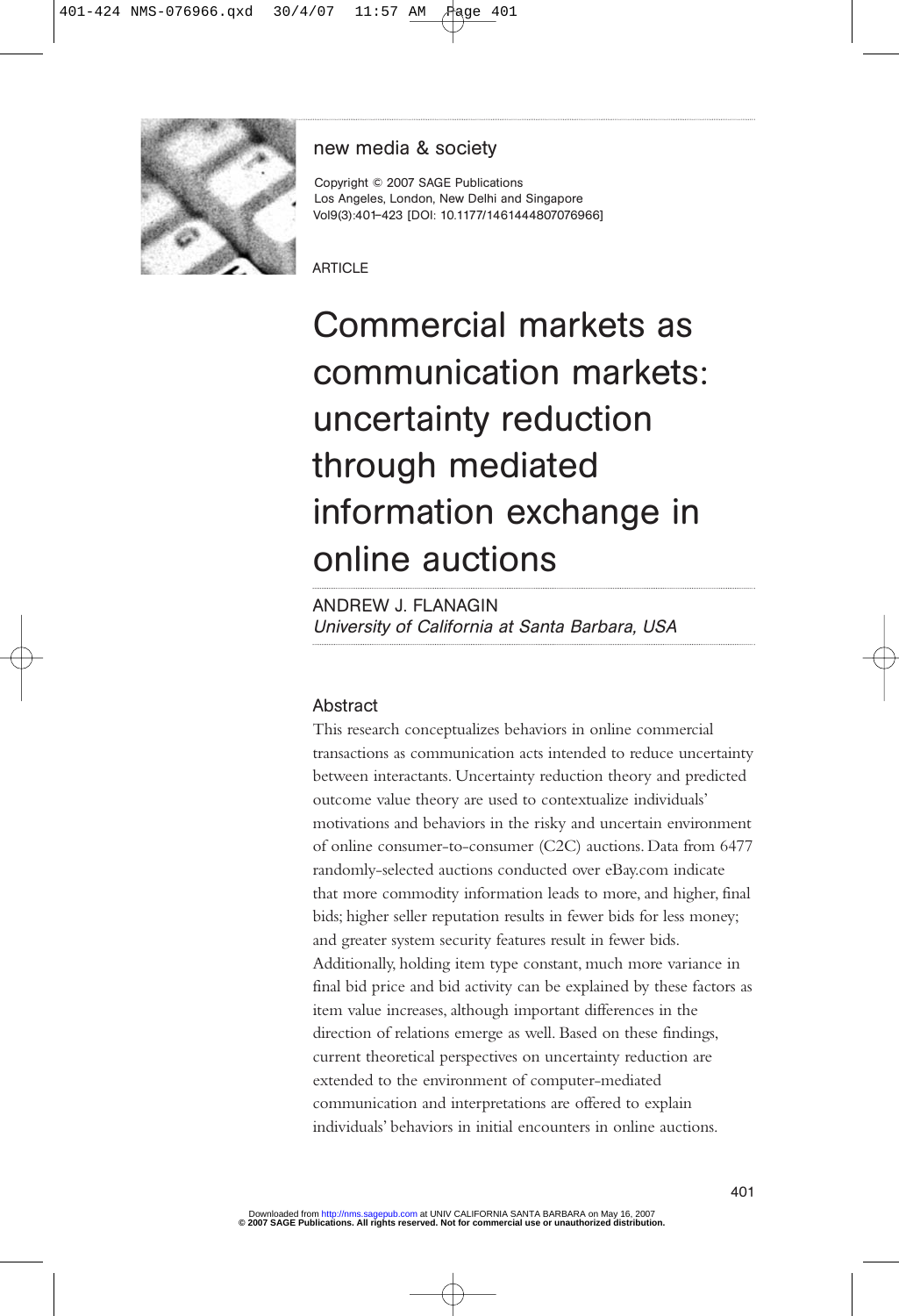#### Key words

CMC • computer-mediated communication • internet • new technologies • online auctions • uncertainty reduction

#### As the means and forms of computer-mediated communication

(CMC) proliferate, so too do relationships online between individuals. Paramount to the success of these relationships is the efficient exchange of relevant personal information among interactants.Yet, several early perspectives on CMC argue that technological characteristics inhibit individuals' capacity to exchange information effectively (see Culnan and Markus, 1987 and Walther, 1996 for reviews). Moreover, most current perspectives consider only the direct and explicit interaction between individuals in CMC environments. However, just as CMC environments potentially can support rich communication in spite of potentially reduced cues, they also have the capacity to provide novel means for individuals to exchange important relational information indirectly.These capabilities remain underexamined by extant CMC research.

Various mechanisms of interpersonal information exchange via contemporary media offer substantial opportunities for the development of online relationships (Ramirez et al., 2002;Tidwell and Walther, 2002). In addition, although direct interaction is emphasized in the study of most face-to-face (F2F) and CMC environments, the efficient exchange of information becomes particularly important in situations where direct communication between individuals is unwieldy, non-normative, or otherwise problematic.This research extends these two relatively new CMC concerns by considering indirect online information exchange in the context of consumer-to-consumer (C2C) commercial endeavors.

This intersection is examined by considering initial online commercial interactions in terms of the indirect exchange of relevant information, which is framed as a communication act intended to reduce uncertainty between interactants.To do so, C2C commercial transactions are conceived as high uncertainty encounters involving substantial risk. Uncertainty reduction theory (Berger, 1979; Berger and Calabrese, 1975) and predicted outcome value theory (Sunnafrank, 1986a, 1990) are used to contextualize individuals' motivations and behaviors in this risky environment.Through their application, commercial markets are explored in terms of their utility as communication markets and hypotheses are formed that interpret individual behaviors in this domain. Users' behavioral data from a popular online auction site are used to test these hypotheses and conclusions are drawn that extend current theoretical perspectives on uncertainty reduction to the CMC environment.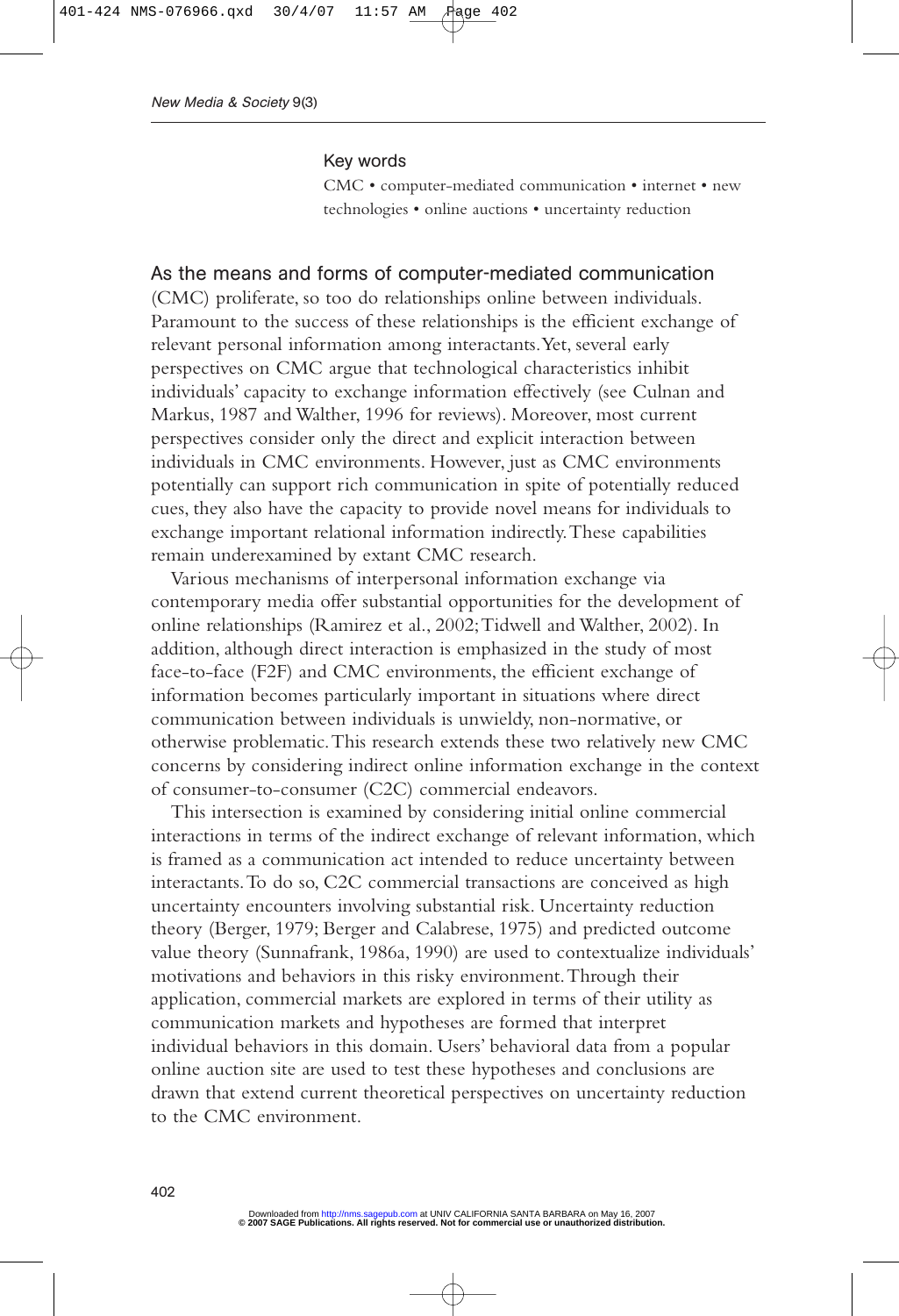# C2C COMMERCIAL TRANSACTIONS AS HIGH-UNCERTAINTY ENCOUNTERS

In C2C e-commerce transactions individuals conduct business directly with one another, typically with the aid of a third party acting as a communication intermediary who does not guarantee the transaction or vouch for the interactants. In essence, C2C commercial transactions entail recurrent initial encounters among strangers who are at significant risk, given the financial and psychological costs of failed transactions and the relative lack of relevant, available information.Thus, engaging in C2C e-commerce requires that at least one party takes a substantial risk and invests trust in someone about whom little is known.

Nonetheless, C2C e-commerce is burgeoning, primarily in the form of online auctions. Leading online auction sites such as eBay (www.ebay.com) report that approximately 500,000 items are sold daily, resulting in more than 170 million annual transactions where individuals exchange nearly \$15 billion worth of merchandise (Adler, 2002; eBay, 2003). C2C online auctions enable individuals to assume the roles of seller or buyer easily, which may be performed by the same individual at the same time (although not in the same auction; for overviews of various online auction models, issues and differences between online and live F2F auctions, see Adelaar, 2000; Lucking-Reiley, 1999; Yokoo and Fujita, 2001).A seller places a commodity up for auction for a set time period (usually a week or so) by submitting basic auction information: product description, payment terms, auction length and an optional, undisclosed minimum reserve price. By viewing this information on the web, interested buyers can bid on the item at their convenience within the auction period. Buyers' and sellers' names are concealed through 'user IDs' and bids increase in set increments until the end of the designated auction time when, assuming that any reserve price has been met, the highest bidder agrees to purchase the item.The logistics of item payment and exchange are then left to the high bidder and the item's initial owner, although it is almost universal that payment must be rendered and confirmed prior to item delivery.

One striking difference between traditional F2F auctions and e-commerce auctions is that a potential buyer has no opportunity to inspect the commodity or meet the seller before entering into the transaction.To reduce some of the uncertainty inherent in this venue, many auctions have descriptions and pictures of the item available to potential bidders. eBay also features a means of feedback by which users can describe their experience with another user at the completion of the commercial transaction.This feedback is calculated to derive a user rating score, which is shown next to the user ID in all auctions for both buyers and sellers.

In this manner, online auctions create a highly risky environment for users, which is mitigated to a degree by features designed to reduce this uncertainty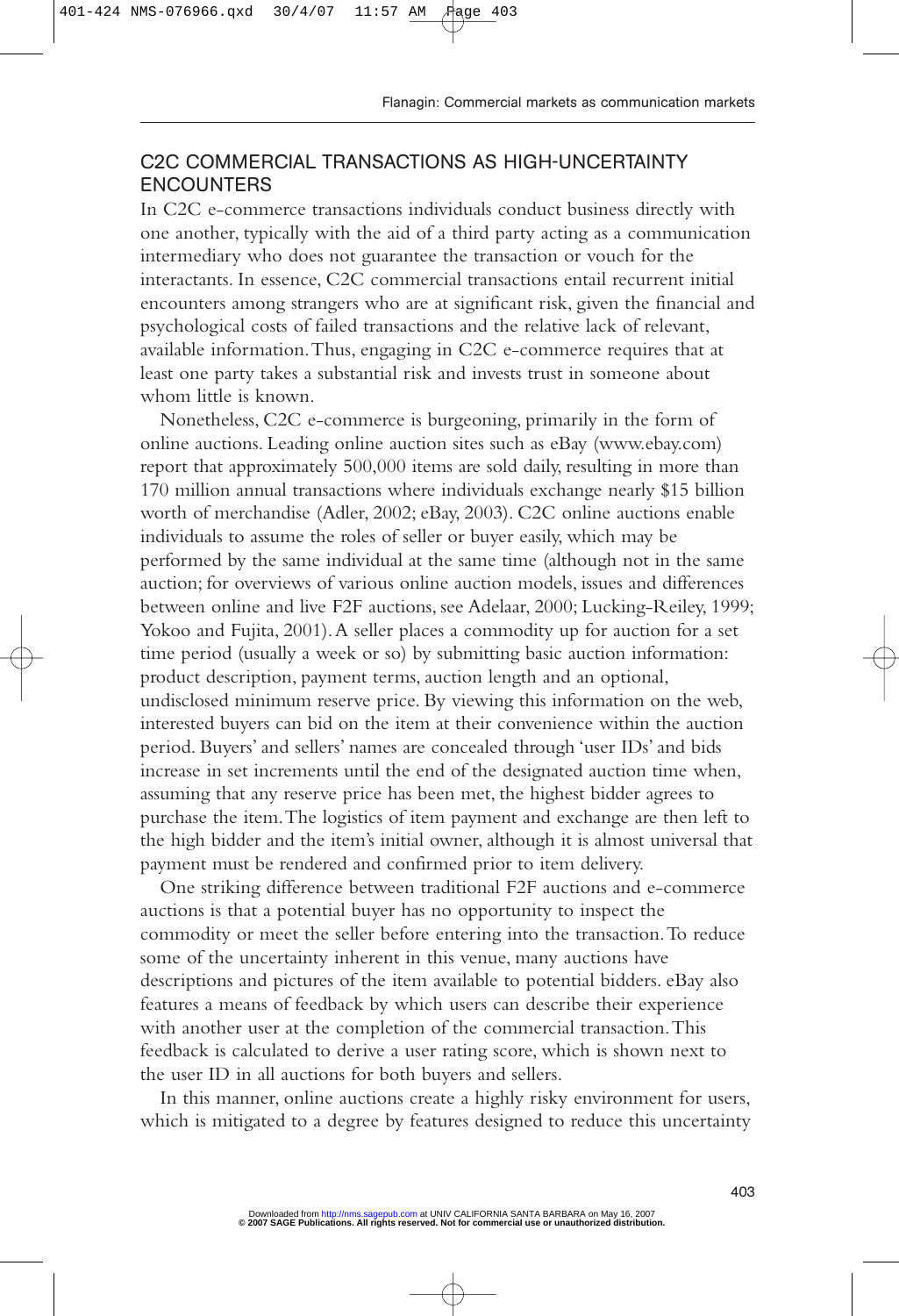and promote greater trust among parties (Brinkman and Siefert, 2001). Using this system, auction sites such as eBay have proven to be extremely popular and successful (Adler, 2002). Framed as high-risk, uncertain encounters, individual behaviors in C2C e-commerce transactions can be illuminated by theories that address uncertainty reduction and the perceived outcome values of interactions with previously unknown others, as outlined next.

# RELATIONAL INFORMATION AND UNCERTAINTY REDUCTION

Uncertainty reduction theory (Berger, 1979; Berger and Calabrese, 1975) explains the manner in which individuals reduce the uncertainty inherent in new relationships by specifying the interaction rituals that people develop to cope with this recurring situation.According to uncertainty reduction theory, because people are unable to control or predict relationships with certainty at their outset, they attempt to reduce the anxiety that this causes by seeking information that functionally reduces the uncertainty.

Berger (1979) specifies three strategies to alleviate the uncertainty of initial encounters between individuals. Passive strategies (e.g. social comparison) rely on unobtrusive observation, where uncertainty is reduced by witnessing behaviors and drawing conclusions based on the observation of an individual's actions.Active strategies (e.g. seeking relevant information directly from others) differ from passive strategies in that they require individuals to exert some type of effort to obtain uncertainty-reducing information. Finally, interactive strategies (e.g. verbal interrogation) require that individuals engage in some form of direct contact with one another.

To reduce uncertainty individuals will be especially attentive to others' behaviors when there is high 'incentive value' that could benefit them by some type of reward available from another person. In Berger's assessment,

> efforts will be made to find out more about the person with high incentive value so that the perceiver can develop strategies for obtaining rewards from him.As perceived reward value of a person increases, the perceiver will increase his level of monitoring of the other's communicative behaviour. (1979: 128)

Thus, when important rewards are at stake, motivations to reduce uncertainty are especially pronounced and can result in increased monitoring efforts.

Predicted outcome value theory (Sunnafrank, 1986a, 1986b, 1990) emphasizes the behavioral element of relations, arguing that increasing positive relational outcomes is the primary goal of interpersonal relationships rather than uncertainty reduction. In this view, uncertainty reduction is conceived as a means by which individuals can predict future relational outcomes accurately, thus maximizing their 'outcome value'.According to Sunnafrank,'uncertainty-reduction efforts . . . result from individuals' desires to maximize relational outcomes' (1986a: 12).Thus, Sunnafrank suggests that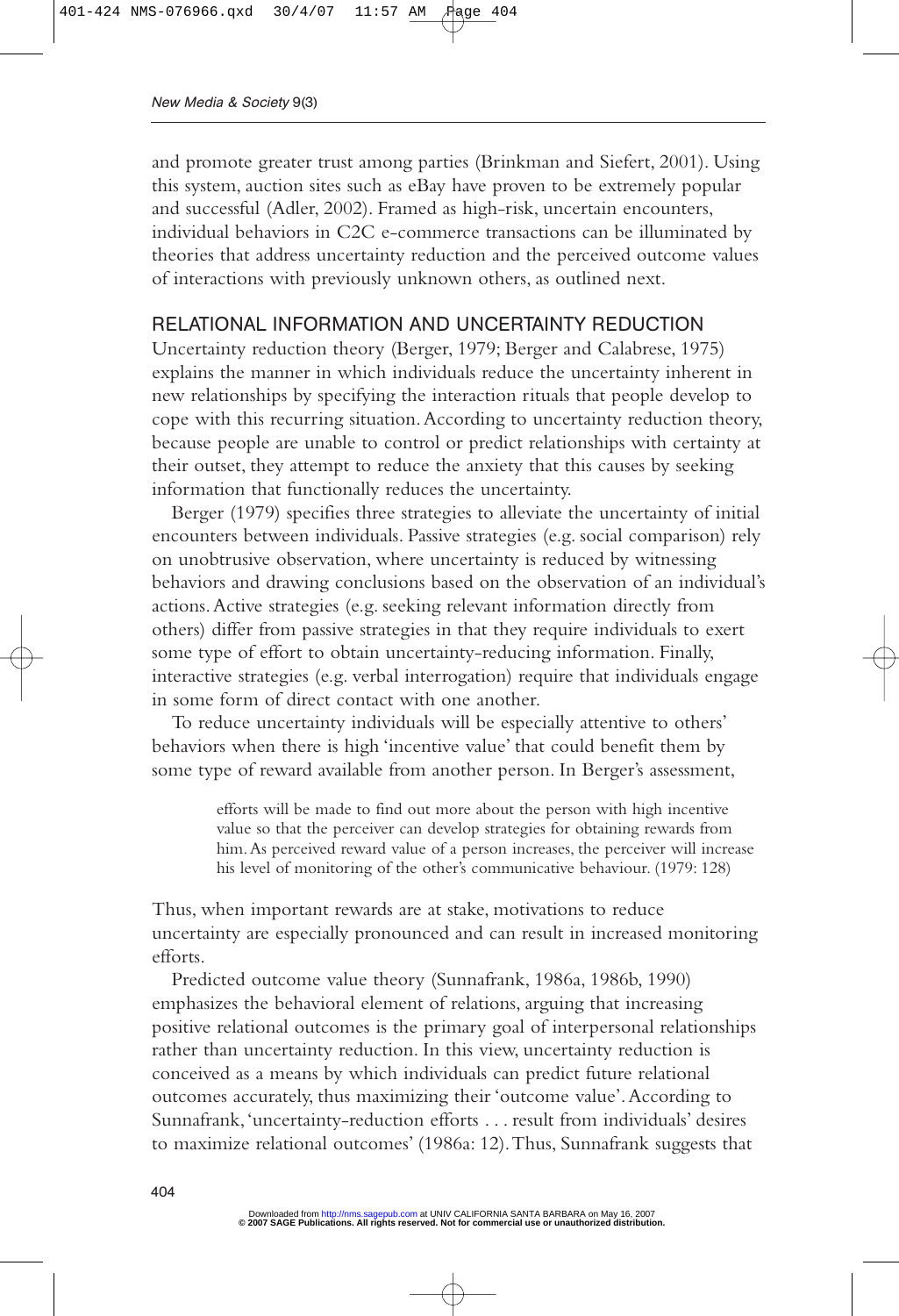the predicted outcome value of a relationship is the key to understanding initial encounters between strangers.

Although uncertainty reduction theory and predicted outcome value theory differ in their conceptualization of the role of uncertainty reduction in initial interpersonal encounters, both perspectives recognize that when others have something of value, individuals will pursue the relationship and relevant information in order to attain potential rewards. In predicted outcome value theory, the prediction of future outcome values is framed as the key reason for pursuing relational growth (Sunnafrank, 1986b), whereas in uncertainty reduction theory outcome values are viewed as equally important to relationship development as uncertainty reduction, which operates independent of outcome values (Berger, 1986). Regardless of this difference, both views suggest that reducing uncertainty in initial encounters is crucial, either for goal maximization or due to high incentive value.Thus understood, uncertainty reduction theory and predicted outcome value theory can be applied profitably to C2C commercial transactions, in order to interpret individual attitudes and behaviors in the relatively high-risk, initial interpersonal encounters endemic to such situations.

# UNCERTAINTY REDUCTION, OUTCOME VALUE, AND MEDIATED INFORMATION EXCHANGE IN C2C COMMERCIAL TRANSACTIONS

Recent views of CMC note that contemporary media can promote effective online relationships, often in innovative ways (Ramirez et al., 2002;Tidwell and Walther, 2002). Particularly when direct communication between individuals is challenging or problematic, alternative forms of communication become crucial. In online venues such as C2C auctions, where communication is constrained by technical and normative forces, CMC has the capacity to provide novel means for individuals to exchange important relational information indirectly.Accordingly, commercial markets can be viewed simultaneously as *communication markets* in which relevant relational information is exchanged effectively among interactants.This perspective extends the traditional view of CMC beyond direct and explicit point-topoint interaction between individuals, and highlights alternative communication strategies that guide interpersonal interaction in reduced-cues environments.

Viewed in this way, uncertainty reduction theory and predicted outcome value theory provide a framework within which to understand individuals' initial interactions in the context of online auctions.<sup>1</sup> Due to the goal-oriented nature of C2C e-commerce, which involves substantial financial and psychological risk, incentive value and outcome maximization assume a primary role in this environment. Noting this motivational dimension of information-seeking, Kellermann and Reynolds argue that 'wanting knowledge rather than lacking knowledge is what promotes information-seeking in initial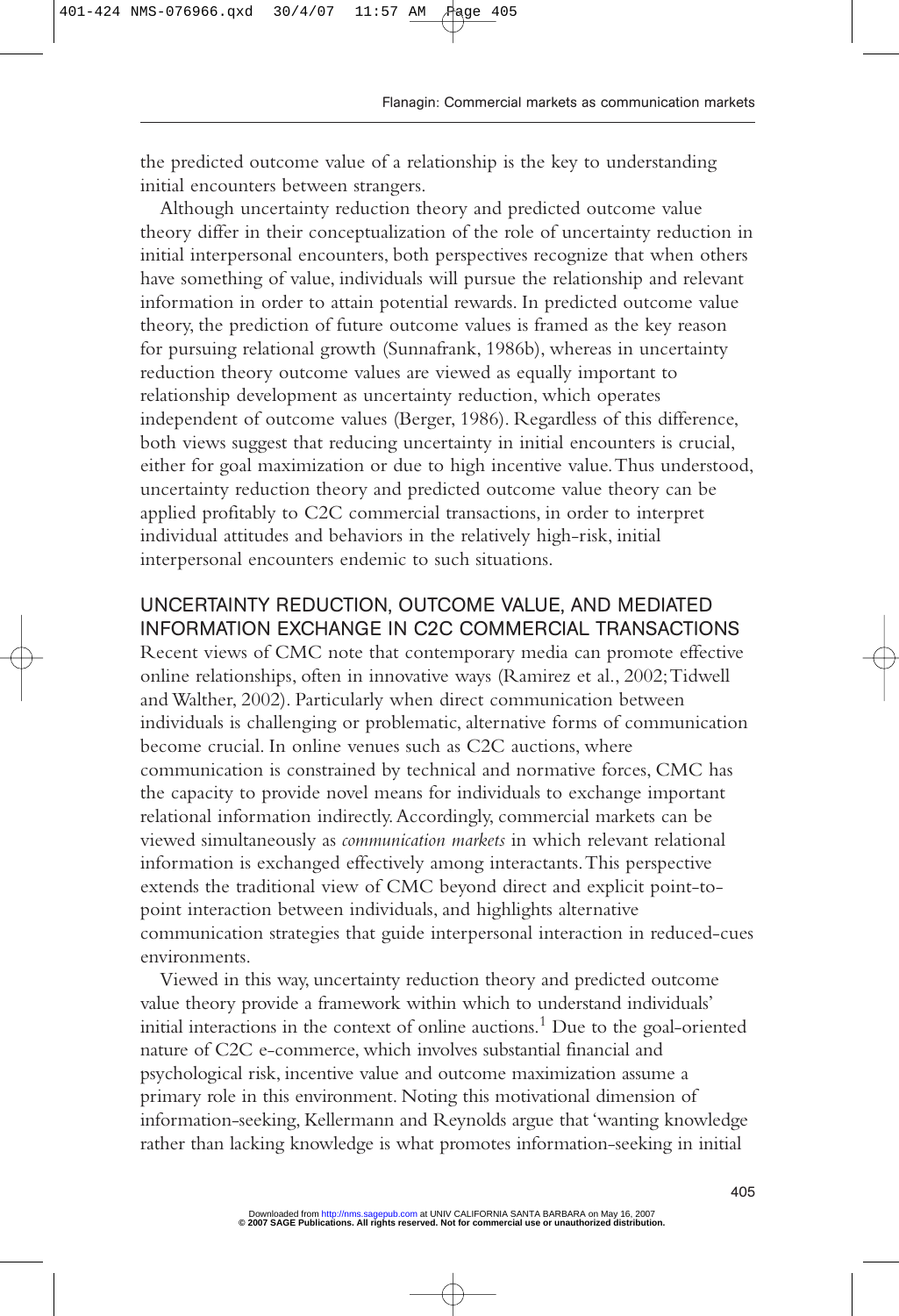encounters with others' (1990: 71). One outcome of this, consistent with uncertainty reduction theory and predicted outcome value theory, is that individuals are likely to focus heavily on obtaining information that is relevant to behavioral uncertainty reduction in order to reduce risk by increasing trust.

Trust, or the 'perception of the degree to which an exchange partner will fulfill the transactional obligations in situations characterized by risk or uncertainty' (Bailey et al., 2003: 312–13) is crucial for computer-mediated transactions among strangers. Boyd acknowledges this transactional view of trust, arguing that 'trust is so greatly influenced by experience that the real and quintessential challenge . . . is in prompting first-time trusting behavior'. Accordingly, he notes that 'the online trust situation is particularly difficult' (2003: 401).

Nonetheless, by examining the use of CMC for social information-sharing through the lens of uncertainty reduction theory, Ramirez et al. (2002) specify a number of strategies to reduce the uncertainty inherent in online encounters. For example, passive strategies include 'lurking' in chatrooms or being 'blind copied' on email messages.Active strategies involve means of indirect information-gathering such as webpage scanning and inquiries of third-parties through email as means of reaching those familiar with the target of the inquiry. However, as Ramirez et al. note, the relatively sparse social networks of CMC, as compared to F2F environments, limit the effectiveness of third-party inquiries. They also added the active strategy of 'extraction' performed by search engine or other queries that yield information about a subject via data on the web. Finally, interactive strategies for uncertainty reduction in CMC entail direct interaction between individuals, via electronic communication technologies.

Not all of these strategies are prominent when considering uncertainty reduction strategies in C2C online auctions. Compared with other forms of CMC (and especially with F2F interactions), initial encounters in C2C auctions are significantly more constrained in the potential range of options available to participants and in the means and nature of interaction. Consequently, as demonstrated by several theories of CMC (e.g. the Social Identity Model of Deindividual Effects (SIDE) model, Spears and Lea, 1992, 1994; the social information-processing view,Walther, 1992; and the 'hyperpersonal' perspective,Walther, 1996), what few cues are available become particularly salient and important in forming attitudes and determining behaviors.These cues may originate from many sources in computer-mediated exchange and can be communicated effectively online among individuals.

With regard to C2C auctions, several communication strategies exist that may serve to reduce uncertainty between users in their early encounters. For example, Bailey et al. (2003) note that user feedback profiles, user achievement awards and other information, third-party payment options and insurance, member tenure data, and product descriptions can reduce uncertainty and increase trust in unknown others in auction transactions.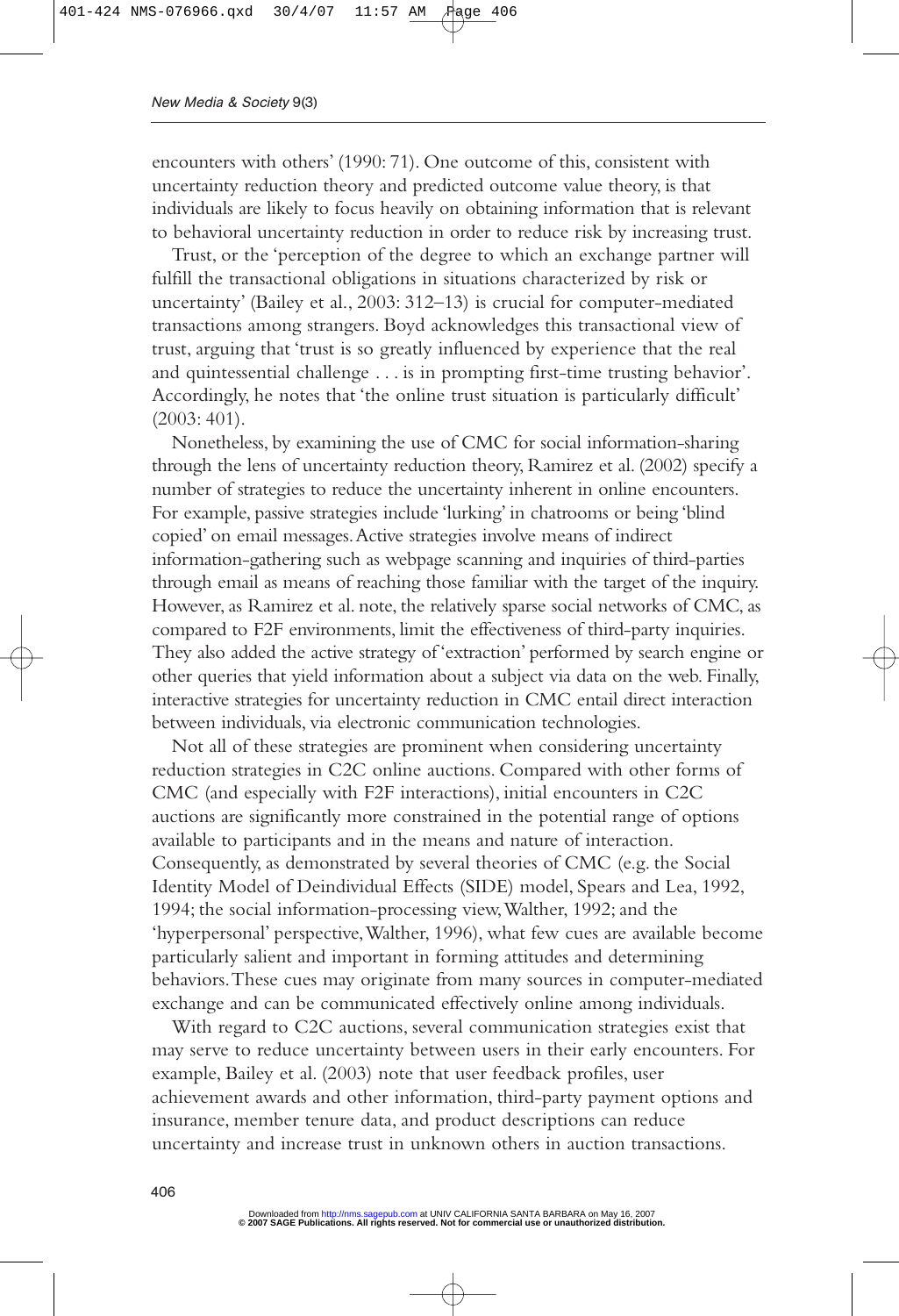In addition, it is possible to obtain email addresses in most online auctions that enable direct contact between parties prior to bidding, although time constraints and other factors suggest that this strategy is rarely used.Although some of these uncertainty reduction strategies are easily classified (e.g. clearly, emailing another user is interactive), others are not as clearly specified (e.g. feedback profiles may be primarily active or passive, depending on their specific instantiation)<sup>2</sup>, suggesting a continuum of uncertainty reduction strategies online rather than discrete categories.

Thus, in online auctions people are viewed primarily in terms of their incentive value, and uncertainty reduction efforts are used primarily as a means of maximizing outcome value. Moreover, the ability to predict behavioral outcomes accurately is crucial to determining whether to engage in the risky endeavor of C2C e-commerce. Participating in transactions is rational under conditions of sufficiently high incentive value, coupled with sufficiently low risk. Risk can be mitigated by the reduction of uncertainty, achieved through indirect information exchange among interactants, resulting in increased trust. Such mitigation is imperative in C2C e-commerce, since 'the antidote to perceived risk is trust and transactions on the Internet are rife with perceived risk' (Boyd, 2003: 392; see also Brinkman and Siefert, 2001).

Overall, the myriad strategies for uncertainty reduction in online auctions suggest distinct types of trust germane to C2C online auctions. For example, research has shown that risk may be reduced by relevant commodity information (Roselius, 1971; Shimp and Bearden, 1982;Tan, 1999); through vicarious experience which may serve as the basis of personal trust (Boyd, 2003); and from system or structural features which serve to bolster trust in parties by means of external assurances (Bailey et al., 2003; Boyd, 2003).Thus, commodity trust, personal trust, and system trust all may be present through information available in C2C auctions and, if achieved, should logically result in specific auction outcomes.

#### Commodity trust: reducing commodity uncertainty

Research has demonstrated that consumers reduce risk and develop trust in consumer decision-making through 'risk relievers', or the methods by which people obtain relevant information about commodities (Roselius, 1971; Shimp and Bearden, 1982; Tan, 1999). Recognized brand name, endorsements or reference groups, product warranties, and the involvement of trusted third parties have been shown to help consumers to develop commodity trust (Roselius, 1971; Shimp and Bearden, 1982). Shimp and Bearden (1982), for example, found that consumers rely on product usage experience or word-ofmouth assurances to reduce the level of risk associated with product purchases (see also Roselius, 1971).

However, as already noted, many of the risk relievers available to consumers in traditional commercial transactions are typically absent in online auctions.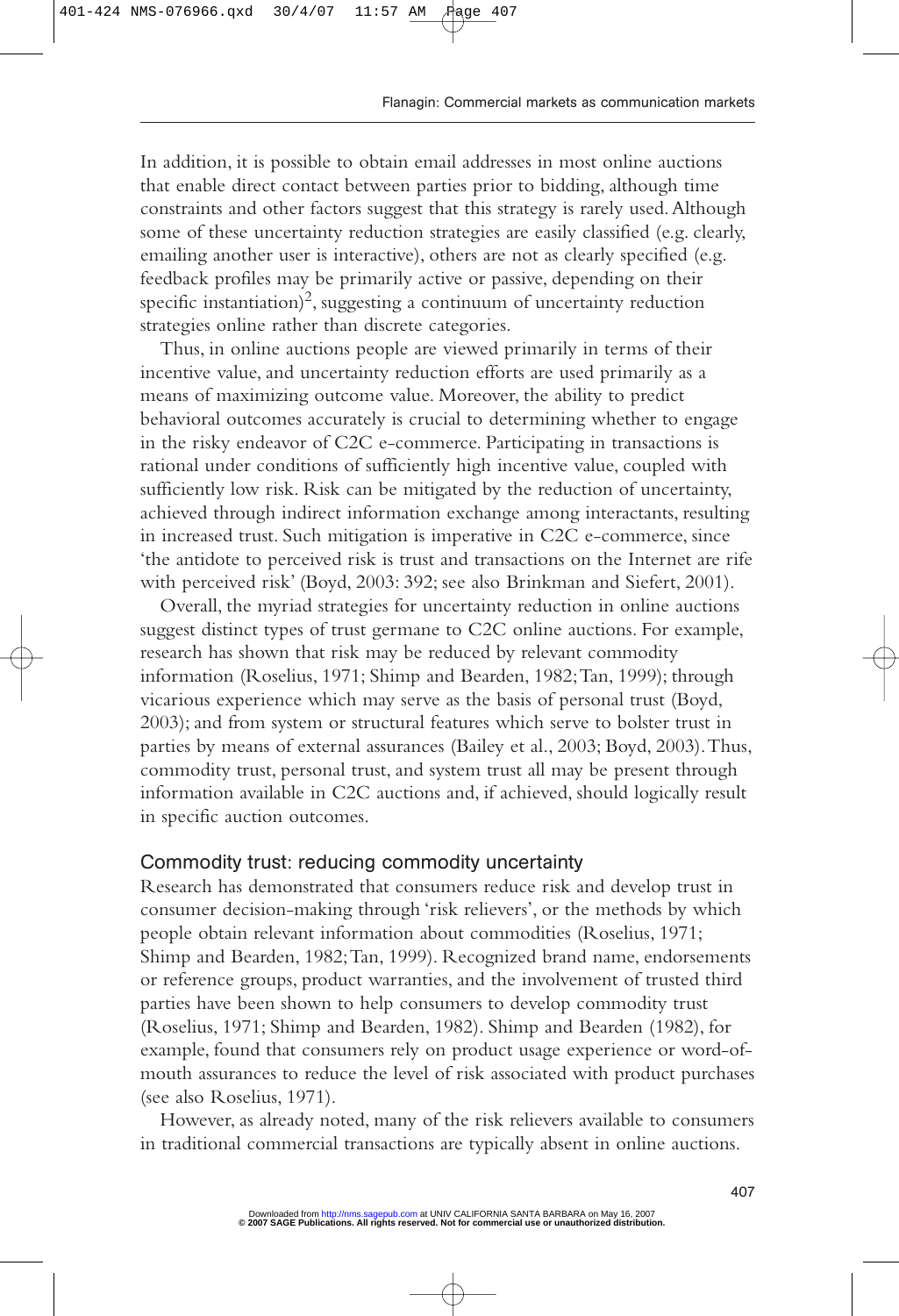Consequently, people engaging in C2C auction transactions are likely to attend heavily to what product information is available.Thus, consistent with uncertainty reduction theory and predicted outcome value theory formulations, product information can result in presumptions on which trust can be founded in online transactions (Bailey et al., 2003). In this manner, elevated trust, resulting from the existence of commodity information, should have an attendant outcome effect on buyer behaviors in C2C auctions such that bid price and bid activity increase, as proposed in Hypothesis 1:

> $H1_{a-b}$ : Auctions that offer more information about the commodity for sale will have: (a) a higher final bid price; and (b) a greater number of bids.

#### Personal trust: reducing seller uncertainty

Just as more information about the product may relieve a buyer's perceived risk, so too may increased information about the seller. Personal trust is developed as a result of feedback mechanisms that enable members of a user community to share their collective experiences (see Boyd, 2002 for a related argument). For example, personal trust in online auctions is gained typically through 'credentialing' behaviors, whereby people are able to share their experiences with the party in question via electronic means with others who might consider entering into future transactions with the target individual.To be most effective, credentialing takes place among those with long-term relationships and the expectation of future interaction, is captured and distributed in a manner that makes feedback visible to others in the future, and is used to guide 'trust decisions' (Resnick et al., 2000). In this manner, 'vicarious experience might even allow for the problem-free experiences of others to become the basis for one's own trusting behavior' (Boyd, 2003: 399). Credentialing is effective due to cheap and effective means of communication. In essence,'the Internet substitutes a much better distribution of what information there is for the much more limited, but more reliable information of traditional retail markets' (Resnick and Zeckhauser, 2002: 316). Thus, credentialing enables people to reduce uncertainty about others, even in the absence of first-hand experience with them.

Considering web-based auctions specifically, evidence suggests that indicators of positive reputation can result in higher bid prices, more bid activity, items that are more likely to sell, and fewer problematic transactions (Bajari and Hortacsu, 2003; Houser and Wooders, 2000; McDonald and Slawson, 2002; Melnik and Alm, 2002; Resnick and Zeckhauser, 2002; Standifird, 2001) and that indicators of negative reputation can result in lower bid prices or fewer bids (Bajari and Hortacsu, 2003; Brinkman and Siefert, 2001; Lucking-Reiley et al., 2000; Standifird, 2001), although studies have suggested also that the feedback ratings calculated by auction sites such as eBay are sub-optimal (Dellarocas, 2001; Resnick and Zeckhauser, 2002).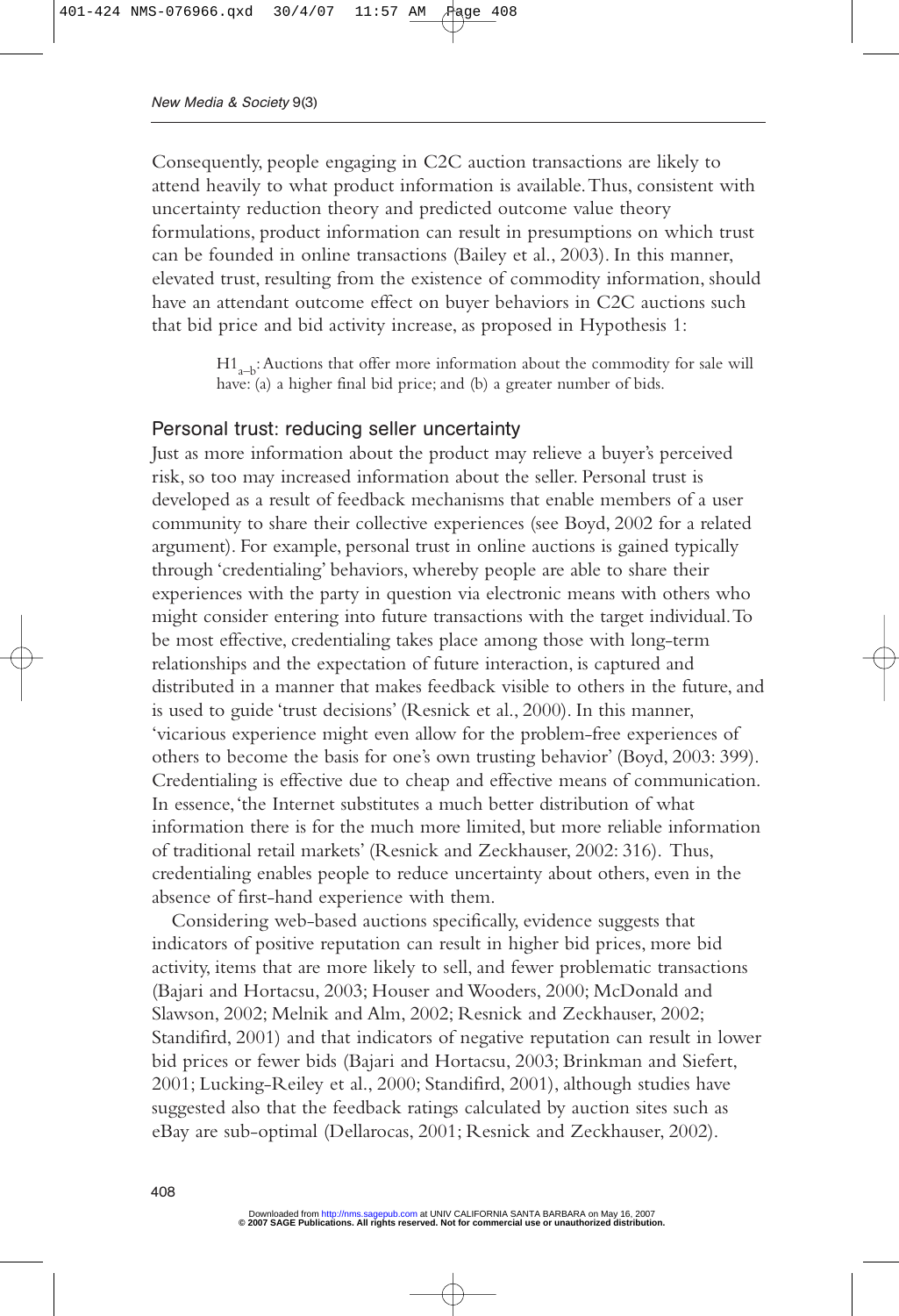Overall, credentialing behaviors in online auctions are an effective means of establishing and sharing reputational information, which can serve to reduce uncertainty, even in initial encounters among strangers. Uncertainty reduction can increase perceived trust, resulting in more auction bids and ultimately higher auction prices. Hypothesis 2 proposes that this relationship is manifested through individual reputation:

> $H2_{a-b}$ : Auctions where sellers have a more positive reputation will have: (a) a higher final bid price; and (b) a greater number of bids.

#### System trust: reducing structural uncertainty

Although auction transactions take place between individuals, substantial structural means exist which can legitimate C2C e-commerce. Potential buyers may reduce their uncertainty about initial encounters if they are able to discern structural elements that serve to reduce the risk of engaging in transactions with others about whom little is known.Accordingly, Bailey et al. (2003) note that institutional indicators, such as seals of approval indicating endorsement by credible others, can result in the transfer of trust from an institutional to an exchange partner. Similarly, Boyd (2003) notes that 'institution-based trust' is composed of situational normality and structural assurances. Situational normality rests on the degree to which online transactions can be tailored to resemble similar, offline transactions. Structural assurances engender trust through the establishment of structures and promises designed to demonstrate the stability of a vendor.

Several such mechanisms that sanction or otherwise support transactions are intended to foster trust in e-commerce systems. Examples include the use of logos or other indicators that sellers are endorsed by a legitimate, neutral entity, payment alternatives such as credit cards that carry with them certain legal assurances, and third-party intermediary payment options. For example, PayPal ([http://paypal.com/\)](http://paypal.com/) offers secure payment options for online consumers and 'buyer protection' for eBay auctions, whereby buyers are eligible for free insurance coverage on C2C transactions if items are purchased using funds transferred through PayPal (see also BuySafe at <http://www.buysafe.com>). Hypothesis 3 recognizes the importance of system trust potentially achieved through structural means:

> $H3_{a-b}$ : Auctions that are supported by more secure systems will have: (a) a higher final bid price; and (b) a greater number of bids.

#### Risk elevation

In online auctions, items of greater value may incur greater risk on the part of the bidder, due to increases in potential losses.Avoiding potential losses may increase incentive or outcome value on the part of bidders.As noted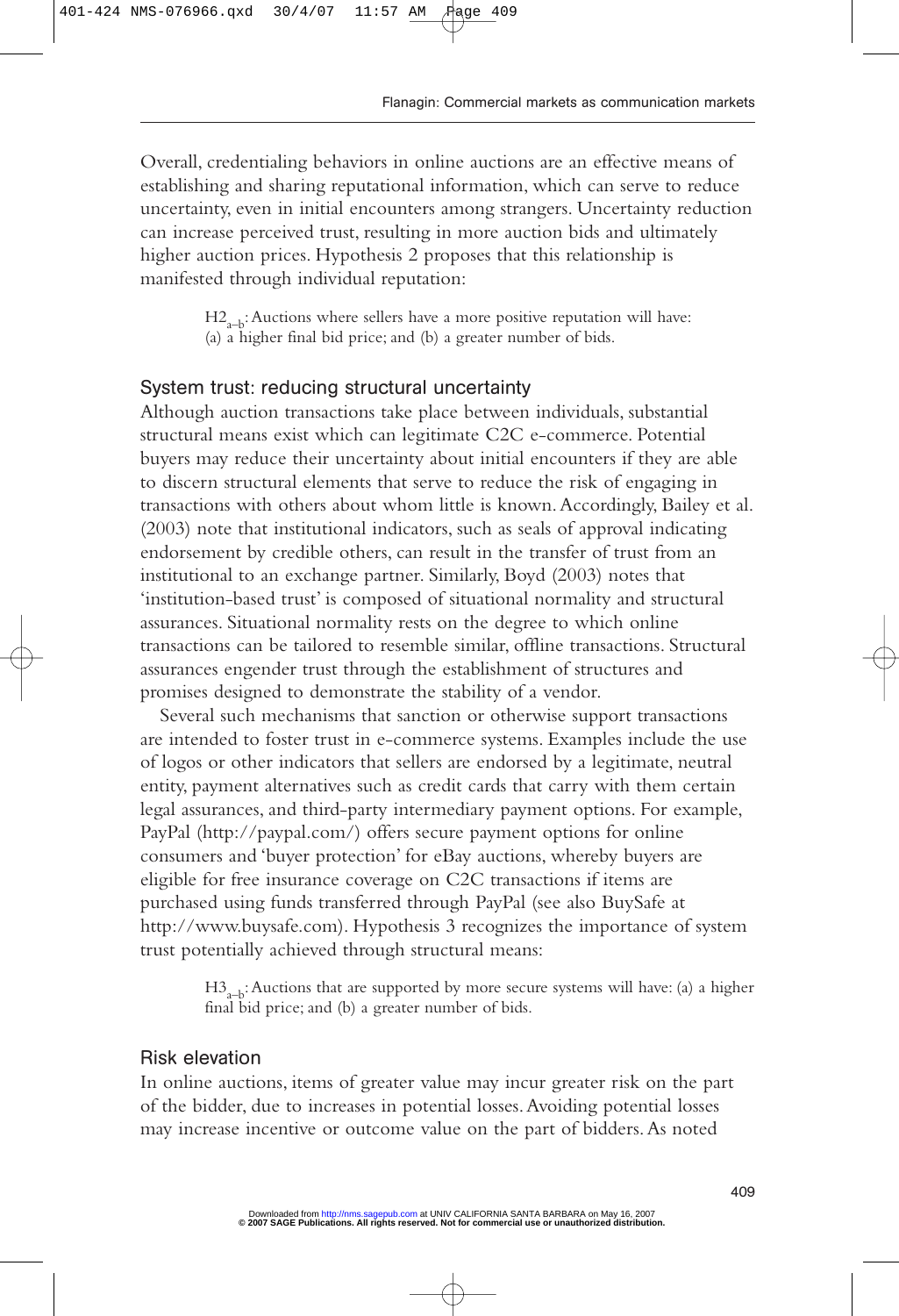earlier, uncertainty reduction theory suggests that in early encounters individuals will be especially attentive to others' behaviors when there is high incentive value and that greater efforts will be made to learn more about others under such circumstances. Moreover, monitoring of a person will increase with the perceived reward value of that person. In online auctions, monitoring focuses on the three avenues for gaining trust covered earlier. Thus, Hypothesis 4 proposes increased effects of commodity, personal, and system trust as item value increases, while controlling for item type, which could confound the proposed relationship:

> $H4_{a-b}$ : While controlling for item type, the influence of commodity information, seller reputation, and system security on: (a) final bid price; and (b) number of bids will be greater in auctions featuring products of higher value.

#### METHOD

#### Sample and procedure

A random sample of auctions from the consumer-to-consumer auction site eBay [\(http://www.ebay.com\)](http://www.ebay.com) was collected for data analysis in 2002.<sup>3</sup> eBay assigns every auction a unique Uniform Resource Locator (URL), which varies only by a nine to 10-digit number embedded as part of the URL. Each number has a common three-digit prefix (that changes slowly over time as auctions accumulate).Twenty-three current, valid prefixes were determined by examining completed auction item numbers within URLs a few days prior to final data collection. For each of the prefixes, a computer script was used to randomly generate the last six to seven digits 1000 times, resulting in 23,000 numbers which corresponded to recently completed eBay auctions.<sup>4</sup>

In order to garner data from eBay, these randomly generated numbers were used to construct URLs which were utilized to download the webpage of each of the 23,000 randomly-selected auctions.An additional computer script was used to collect the necessary data from each of these pages. Prior to the final data collection the computer scripts were run four times, generating a small sample to test the accuracy of the procedure. Auctions that were not yet completed (those where the data collection date preceded the closing date for bids) and completed auctions with zero bids were not selected, although auctions that did not result in the sale of the product were included in the sample. This strategy yielded 6477 ( $N=6477$ ) auctions which were used to test H1 to H3.

The data to test H4, which held item type constant, were collected during the same period, but from a census of all eBay auctions featuring pre-selected digital cameras that represented different value levels. Data were collected from 87 auctions  $(N=87)$ , for three models of digital cameras. Each camera was described as 'new' in either the auction title or the item description.The 'high-priced' camera was the Fuji FinePix 4900 ( $$500-\$1,000; N=19$ ), the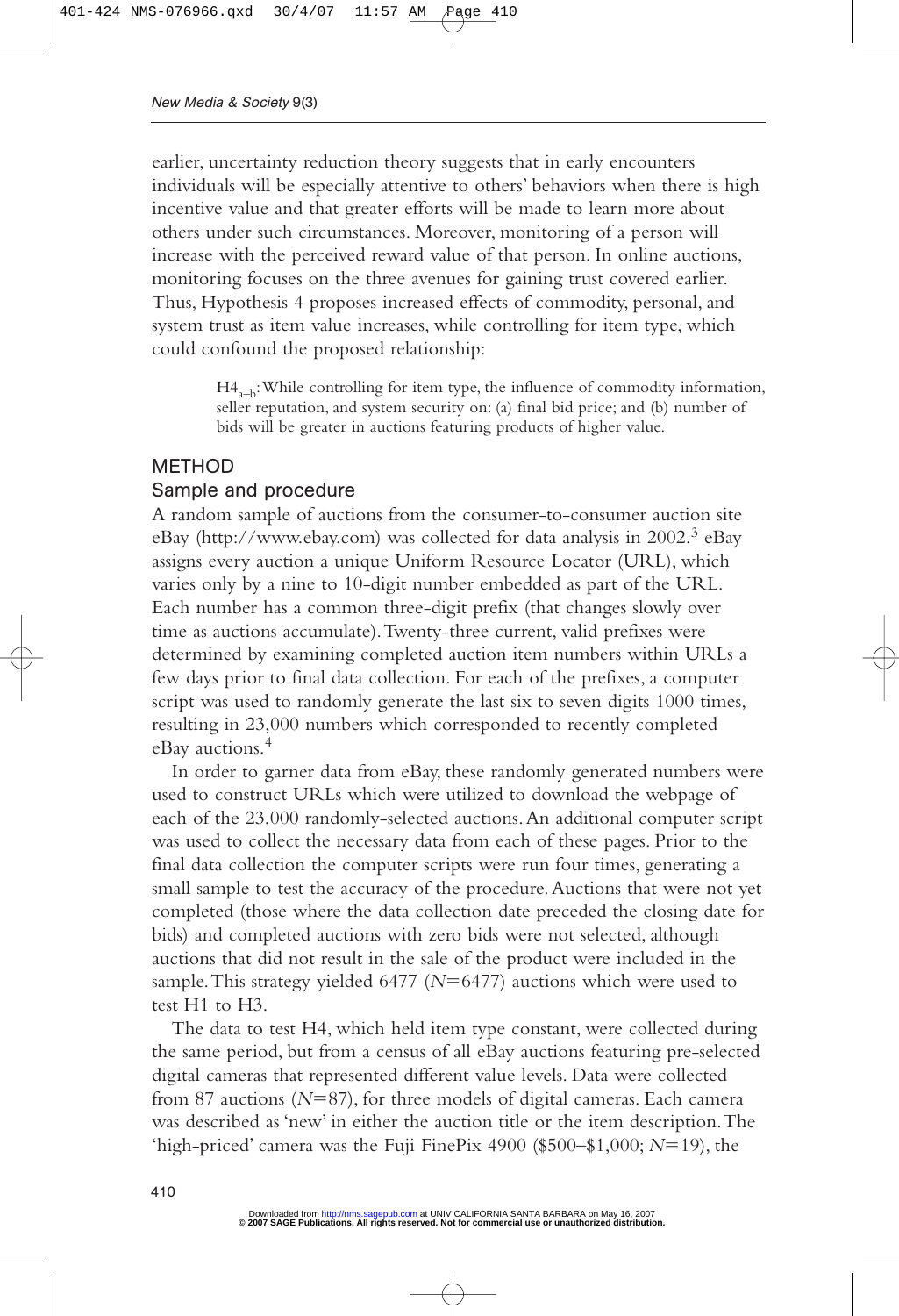'medium' priced model was the Kodak DX3700 (\$200–\$300;  $N=37$ ) and the 'low' priced model was the Polaroid Digital Camera 320 (under \$100; *N*=31). The same computer scripts were used to capture and extract relevant data from this sample for analysis.

#### MEASURES

#### Commodity information

Information about the commodity was derived as a summative measure of the product pictures and descriptions present in auction listings. Raw scores based on the number of words and the number of pictures in the auction description were measured.These raw scores were calculated into two separate *z*-scores, the mean of which was used as the measure of commodity information.5

# Seller reputation

As previously mentioned, eBay users have an opportunity to leave either positive or negative feedback based on their experience of interacting with other users. Seller reputation is calculated as the total positive comments minus the total negative comments from users (multiple ratings by a user are counted only once and neutral comments do not affect the score).This score was taken from each auction webpage.

# System security

System security was measured by assessing the existence of a number of system security indicators that are potentially present in eBay auctions. First, some auctions indicate the option of using intermediary trusted third-party payment options (e.g. PayPal; see also Kollock, 1999; Palmer et al., 2000). Second, eBay sponsors two types of 'power seller logos' that may be placed on auction webpages by qualified sellers.The power seller logo is given to those users who 'achieve certain sales performance, maintain 98 percent positive feedback, and embrace the integrity of core eBay community values' (www.eBay.com).Two power seller logos may appear in any auction, one (a small power seller logo) is placed next to the seller's name and the other (more prominent) may appear in the item description.Third, transactions may be paid by credit cards, which carry with them certain legal assurances, if the seller provides this option.The acceptance of credit cards may be indicated either in the auction text or by the presence of a credit card icon.The existence of each of these indicators of system security was measured dichotomously and the mean of these five factors (the power seller logo and credit card indicators provided two options each, as noted) was used as the measure of system security.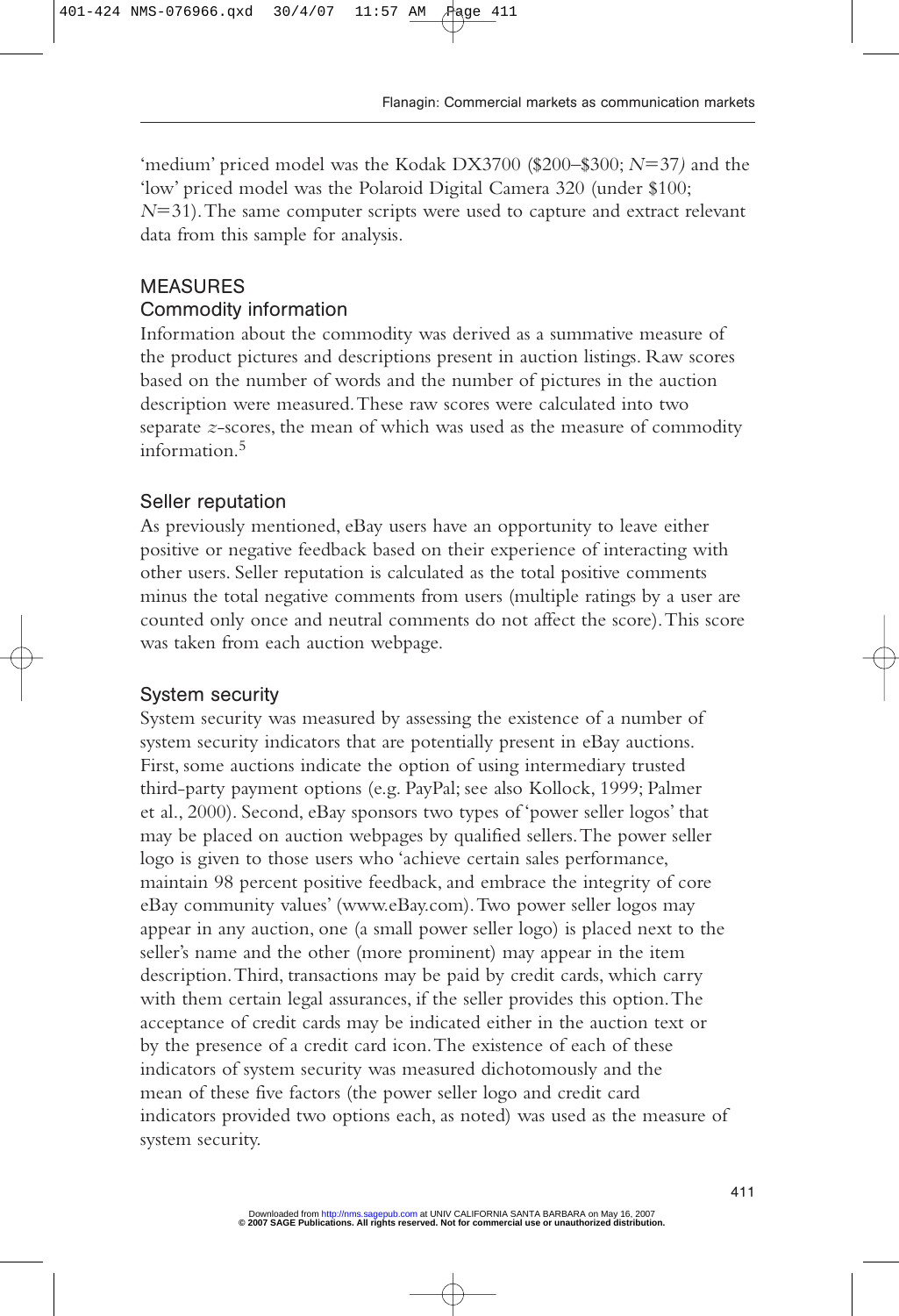# Dependent variables

Item price was measured as the final bid price in US dollars for the commodity up for auction.The number of bids placed during the auction was collected from the bid history.

# Control variables

A number of variables were statistically controlled, based on past research results.Vishwanath and Barnett (2001) found that reserve price auctions in eBay attract the participation of more bidders and increase initial price, final price (see also Gilkeson and Reynolds, 2003; Lucking-Reiley et al., 2000), and bidding intensity. In addition, following Standifird's (2001) study of eBay auctions, the number of days that the auction was open and the day of the week that the auction closed were also controlled in the analyses.The existence of a reserve price was measured dichotomously (where  $0$ =the auction did not have a reserve price and  $1$ =the auction had a reserve price); auction duration was calculated from the opening and closing days of the auction and the total length of the auction was recorded in days; and the day that the auction ended was measured dichotomously (where  $0$ =weekend closing and  $1$ =weekday auction close).

# RESULTS

# Descriptive analyses

For the 6477 auctions examined in the general sample, the mean final bid price was 42.21 dollars (*SD*=218.80), the mean auction length was 6.25 days (*SD*=2.34) and there was an average of 4.11 bids per auction (*SD*=5.25). Auctions tended to end on a weekday ( $M = .67$ ,  $SD = .47$ ) and did not have a reserve price  $(M=0.06, SD=0.23)$ . The mean word count in the item description of each auction was  $170$  (*SD*=163.46) and there were an average of 5.95 images per auction (*SD*=8.47). Sellers' mean feedback rating was  $1392.86$  (*SD*=4468.51); for buyers the feedback rating was 142.97 (*SD*=363.81). The mean number of days that sellers had been eBay members was 738.52 (*SD*=529.31) whereas buyers had been members an average of 767.02 days (*SD*=761.24). The mean system security score was .27 (SD=.28), signifying that typically between one and two system security indicators were present.

# Bid price

 $H1_a$  to  $H3_a$  proposed that auctions that offer more information about the commodity for sale  $(H1_a)$ , where sellers have a more positive reputation  $(H2_a)$ , and that are supported by more secure systems  $(H3_a)$  will have higher final bid prices.To assess these hypotheses, a multiple regression analysis was performed with the existence of a reserve price auction, the number of days that the auction was open, and the day of the week that the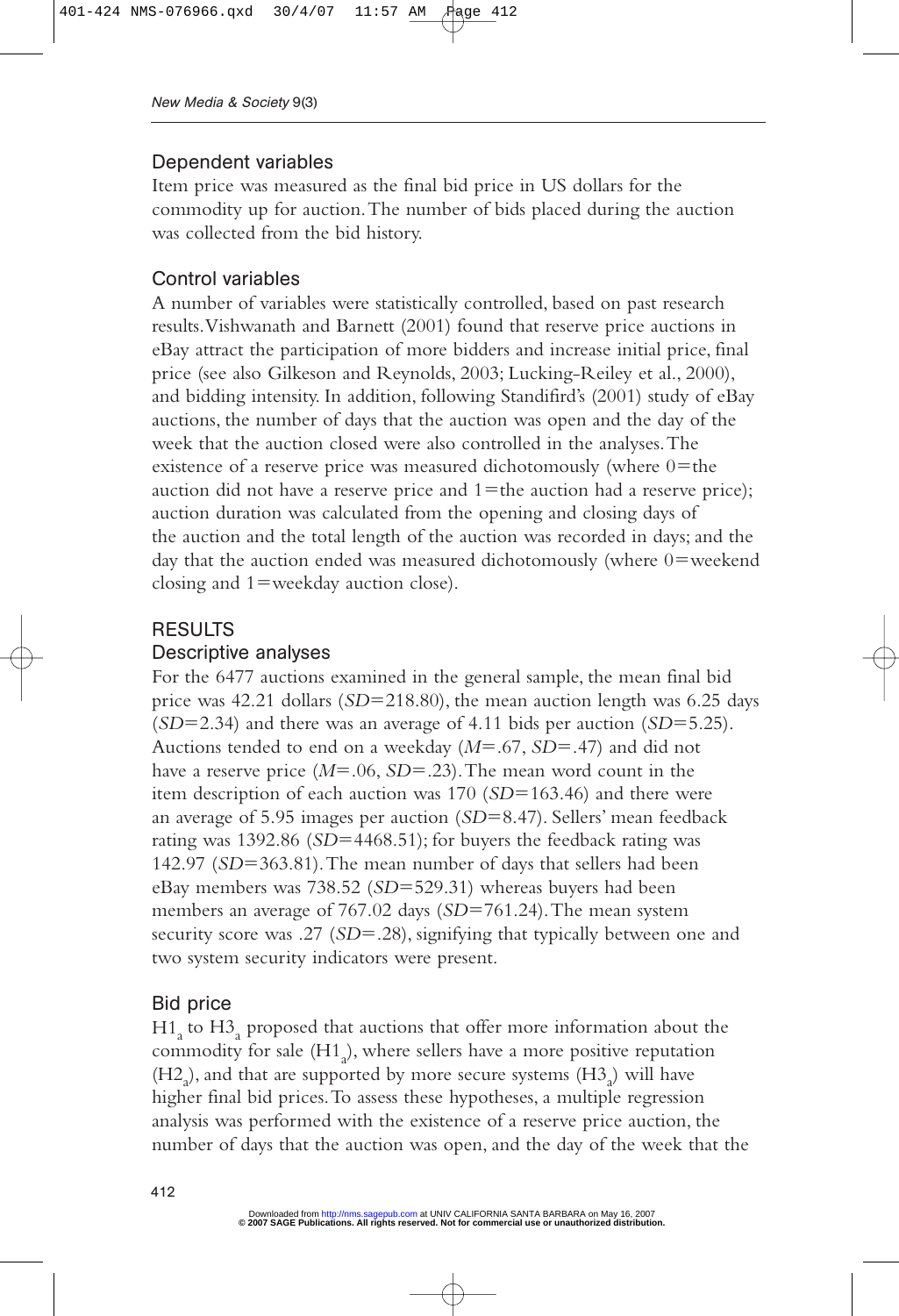auction closed (weekday vs weekend) entered as a single block in order to control for their effects, followed by stepwise entry of commodity information, seller reputation, and system security.<sup>6</sup>

As shown in Table 1, two variables predicted bid prices after controlling for auction length, reserve price auctions and weekday or weekend auction completion (*F* [5, 6471]=294.26,  $R^2$ =.185,  $p$ <.001). Together, the control variables explained 14 percent of the variance in final bid price. Commodity information explained an additional 3 percent of the variance and seller reputation an additional 2 percent. Inspection of beta weights supports  $H1$ <sub>2</sub> but contradicts  $H2_a$ : although auctions that offer more information about the commodity for sale result in higher bid prices, those where sellers have a more positive reputation end in lower bid prices. There was no support for  $H3_a$ .

#### Number of bids

Table 2 shows the results for the analyses of  $H1<sub>b</sub>$  to  $H3<sub>b</sub>$ , which were analyzed in the same manner and with the same control variables as  $H1_a$  to  $H3_a$ . Three variables predicted the number of bids after controlling for auction length, reserve price auctions and weekday or weekend auction completion

| <b>VARIABLES</b>                           | β                   | $F$ CHANGE             | $R^2$        | $R^2$ CHANGE |
|--------------------------------------------|---------------------|------------------------|--------------|--------------|
| Control variables (block entry)            |                     |                        |              |              |
| Reserve price auction                      | $.336*$             |                        |              |              |
| Auction length                             | $-.063*$            |                        |              |              |
| Weekday/weekend completion                 | .014                |                        |              |              |
|                                            |                     | $(357.06)$ *           | .142         |              |
| Independent variables                      |                     |                        |              |              |
| Commodity information<br>Seller reputation | $.226*$<br>$-.142*$ | $211.63*$<br>$127.82*$ | .169<br>.185 | .027<br>.016 |

• Table 1 Regression analysis with final bid price as dependent variable

*F*294.26; *df*5, 6471; \**p*-.001

| <b>VARIABLES</b>                | β        | $F$ CHANGE   | $R^2$ | $R^2$ CHANGE |  |
|---------------------------------|----------|--------------|-------|--------------|--|
| Control Variables (block entry) |          |              |       |              |  |
| Reserve price auction           | $.176*$  |              |       |              |  |
| Auction length                  | $.208*$  |              |       |              |  |
| Weekday/weekend completion      | $-.001$  |              |       |              |  |
|                                 |          | $(197.62)$ * | .084  |              |  |
| Independent variables           |          |              |       |              |  |
| Seller reputation               | $-.082*$ | $66.52*$     | .093  | .009         |  |
| System security                 | $-.087*$ | $12.23*$     | .095  | .002         |  |
| Commodity information           | $.066*$  | $16.83*$     | .097  | .002         |  |

• Table 2 Regression analysis with number of bids as dependent variable

*F*=116.21; *df*=6, 6470; \*=*p*<.001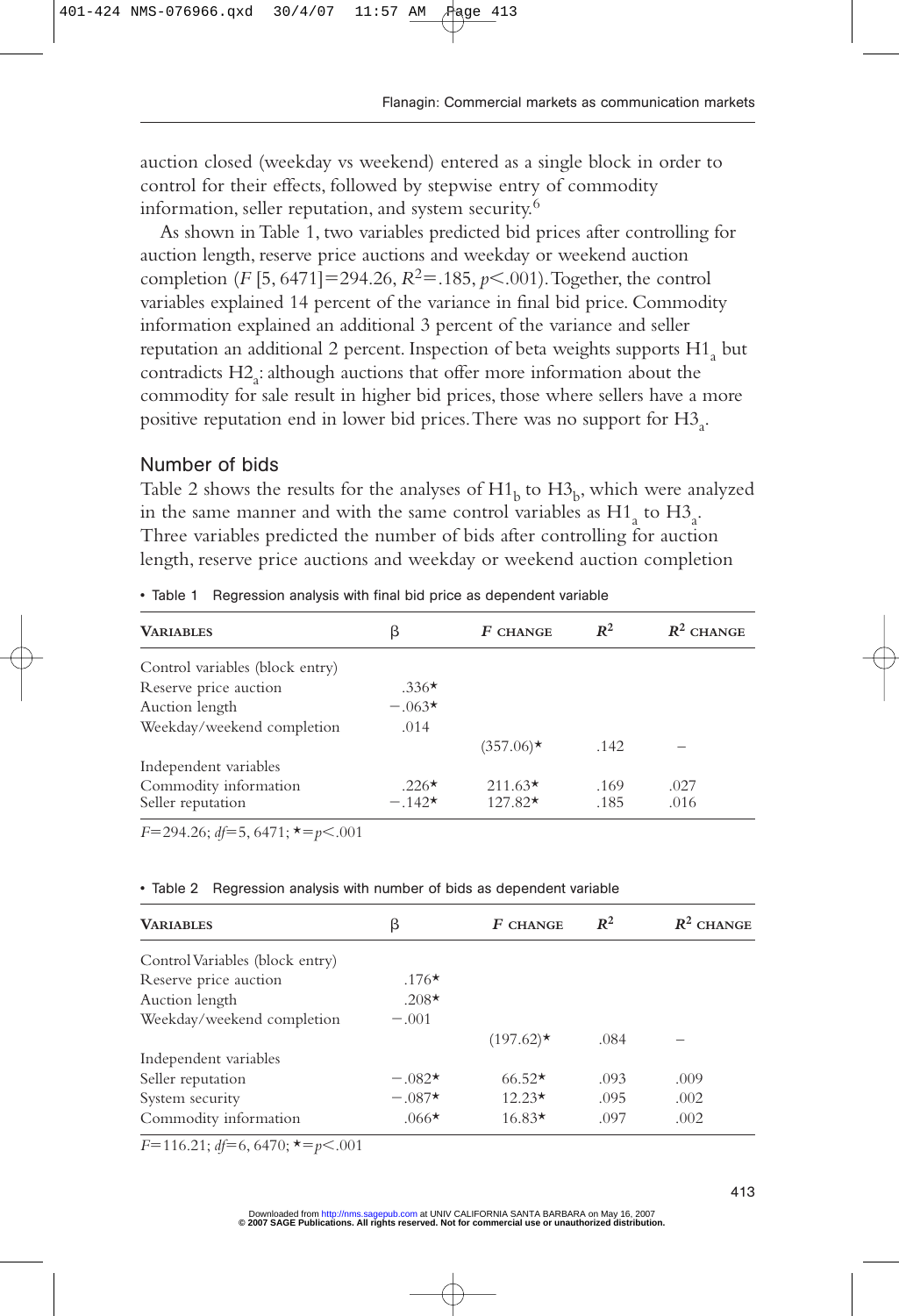$(F [6, 6470] = 116.21, R^2 = .097, p < .001)$ . Together, the control variables explained 8 percent of the variance in number of bids. Seller reputation explained an additional 1 percent of the variance, and system security and commodity information each explained a very modest amount of additional variance (0.2% each).Although all independent variables were statistically significant, only  $H1<sub>b</sub>$  was supported: auctions that offer more information about the commodity for sale have more bids, but auctions where sellers have a more positive reputation  $(H2<sub>b</sub>)$  and those that are supported by more secure systems  $(H3_h)$  actually result in *fewer* bids.

# Effects of value

 $H4_{a-b}$  proposed that while holding item type constant, the variance explained by commodity information, seller reputation, and system security on final bid price and number of bids would be greater in auctions featuring products of higher value.As previously mentioned, item value was varied by pre-selection of commodities of different value ranges of the same item type.To test the hypothesis, the same multiple regression analyses and control variables were used as in H1 to H3: a separate regression was run for each of the three value levels, for each dependent variable, resulting in six regressions.Table 3 summarizes results for the tests of H4, which was supported.As item value increased, so too did the variance explained by commodity information, seller reputation, and system security, across both final bid price and number of bids.

#### **DISCUSSION**

This study examined the indirect exchange of information between strangers by framing behaviors in online commercial transactions as communication acts intended to reduce uncertainty between interactants. Commercial transactions, in the form of online auctions, were conceived as high uncertainty encounters involving substantial risk. Consistent with uncertainty reduction theory (Berger, 1979; Berger and Calabrese, 1975) and predicted outcome value theory (Sunnafrank, 1986a, 1990), it was hypothesized that individuals would focus heavily on obtaining information that is relevant to behavioral uncertainty reduction in order to reduce risk by increasing trust through three avenues: commodity information, seller information, and system security. Moreover, these factors were proposed to have greater impact as risk was elevated, when holding the specific auction commodity constant.

Support for the hypotheses was mixed.The results indicate that more commodity information leads to more, and higher, final bids; higher seller reputation results in fewer bids for less money; and greater system security features result in fewer bids.Additionally, when holding item type constant, much more variance in final bid price and bid activity can be explained by these factors as item value increases, although important differences in the direction of relations emerge as well. Specifically, when assessing low, medium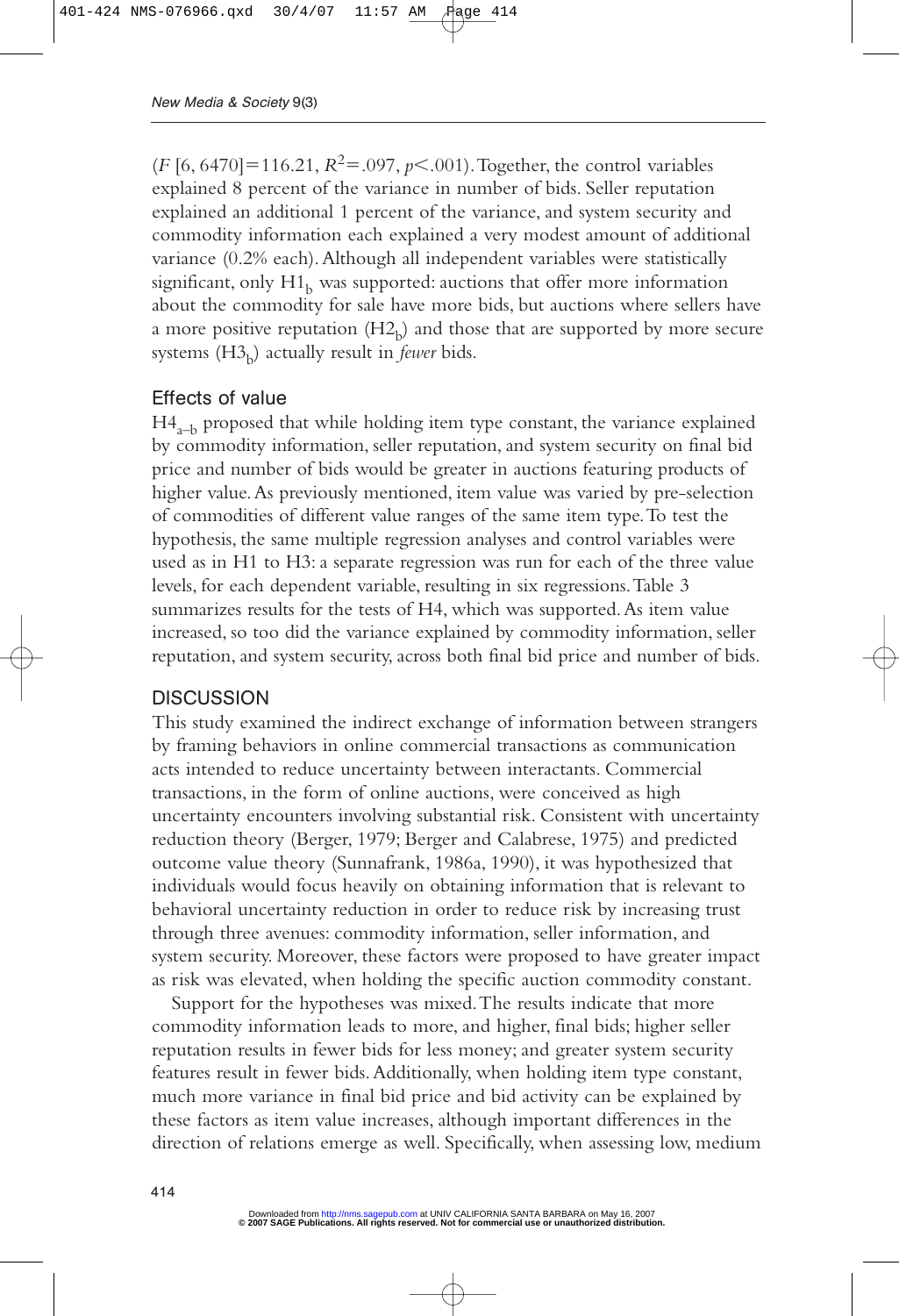|  | • Table 3 Summary of regression analysis variance explained results by item value |  |  |  |  |  |  |  |
|--|-----------------------------------------------------------------------------------|--|--|--|--|--|--|--|
|--|-----------------------------------------------------------------------------------|--|--|--|--|--|--|--|

| Dependent variable=final bid price                   |     |  |
|------------------------------------------------------|-----|--|
| Low value item $(N=31)$                              |     |  |
| Variance explained, all control variables            | .02 |  |
| Additional variance explained, independent variables | .00 |  |
| Total variance explained                             | .02 |  |
| Medium value item $(N=37)$                           |     |  |
| Variance explained, all control variables            | .30 |  |
| Additional variance explained, independent variables |     |  |
| Seller reputation ( $\beta$ =.62)                    | .23 |  |
| Total variance explained                             | .53 |  |
| High value item $(N=19)$                             |     |  |
| Variance explained, all control variables            | .13 |  |
| Additional variance explained, independent variables |     |  |
| Seller reputation ( $\beta$ =.63)                    | .65 |  |
| Commodity information ( $\beta$ =.50)                | .14 |  |
| Total variance explained                             | .92 |  |
| DEPENDENT VARIABLE=NUMBER OF BIDS                    |     |  |
| Low value item $(N=31)$                              |     |  |
| Variance explained, all control variables            | .13 |  |
| Additional variance explained, independent variables | .00 |  |
| Total variance explained                             | .13 |  |
| Medium value item $(N=37)$                           |     |  |
| Variance explained, all control variables            | .11 |  |
| Additional variance explained, independent variables |     |  |
| Seller reputation ( $\beta$ =.73)                    | .31 |  |
| Total variance explained                             | .42 |  |
| High value item $(N=19)$                             |     |  |
| Variance explained, all control variables            | .11 |  |
| Additional variance explained, independent variables |     |  |
| Seller reputation ( $\beta$ =1.43)                   | .45 |  |
| System security ( $\beta = -.89$ )                   | .15 |  |
| Commodity information ( $\beta$ = -.43)              | .11 |  |

and high-value items of a single, specific type, seller reputation is positively and quite strongly related to bid price and the number of bids for medium and high-value items; commodity information is positively related to bid price but negatively related to number of bids for high-value items; and system security is negatively related to number of bids for high-value items.

# Relational information exchange, uncertainty reduction and online auction behavior

Total variance explained .82

Consistent with uncertainty reduction theory and predicted outcome value theory perspectives, more textual and photographic information increases bid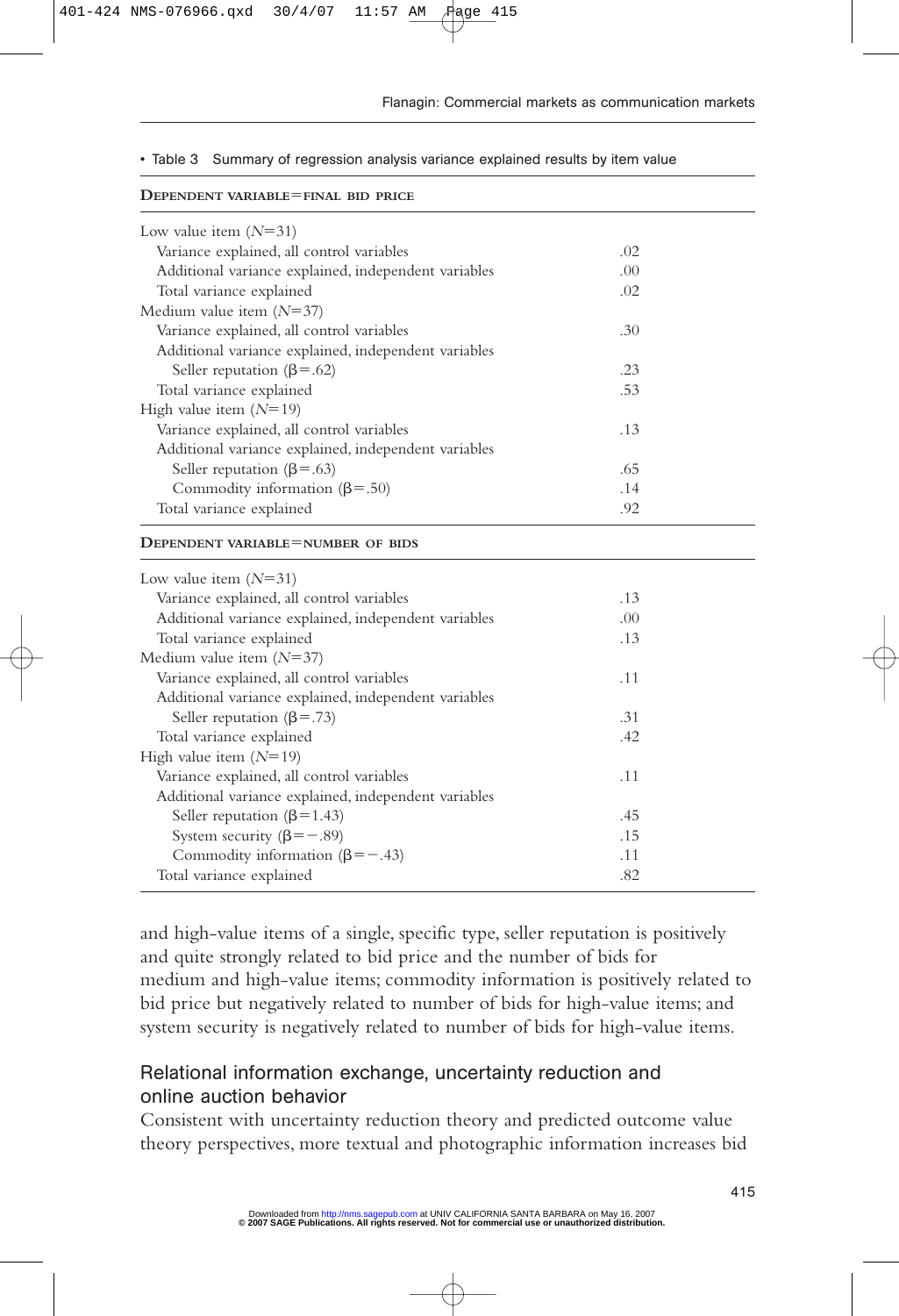price and activity, for the most part. In this manner, commodity information can be viewed as a means by which individuals decrease behavioral uncertainty through passive information-seeking in online auctions. Similarly, when looking only at one type of commodity (i.e. digital cameras), seller ratings are an extremely good predictor of both the final bid price and number of bids. Sellers with higher feedback ratings are much more likely to garner more bids on their goods and to sell them for more money.This is increasingly true for items of greater value, resulting in the tremendously high variance explained (65% for bid price and 45% for number of bids, after controlling for other factors).Again, for these particular auctions, uncertainty reduction appears to be occurring through information exchange about sellers' feedback ratings, which results in greater trust that culminates in higher bid prices and more bidding activity. Moreover, as incentive value increases, so too does monitoring via computer-mediated means, as evidenced by the increased impact of seller reputation. Overall, these results provide evidence for the existence of a communication market in which individuals are able to exchange relevant information effectively in spite of the highlyreduced cues environment of commercial C2C auctions.

However, the results also contradict uncertainty reduction theory and predicted outcome value theory conceptualizations.When assessing eBay auctions overall, higher seller ratings result in fewer auction bids and lower final bid prices. Similarly, greater system security features result in fewer bids and, when assessing one specific item type, system security features and commodity information are related negatively to the total number of bids for high-value items.A limitation of the current study is the lack of qualitative data that would enable a richer assessment of users' interpretations of their uncertainty reduction strategies in online auctions.Absent such perceptual data (e.g. impressions about commodity presentation or the level of desire for the commodity), it is difficult to discern precisely why traditional uncertainty reduction predictions are contradicted. Nonetheless, it is worthwhile to examine plausible explanations that may reconcile partially these supportive and contradictory findings, since they have the potential to provide insight into uncertainty reduction theories as applied to the context of C2C commercial transactions online.

#### Communication, uncertainty reduction, and two manifestations of eBay

Perceptions of the degree to which eBay is truly a C2C marketplace, as opposed to a business-to-consumer (B2C) sales venue, may moderate the effects of trust factors on buyers' behaviors. Indeed, substantial evidence suggests that eBay has strayed far from its roots as 'the nation's biggest yard sale', an early moniker touted by the company. For example, several auctions feature explicit identification as businesses, hyperlinks to company webpages, and other means to signal organizational affiliations. In addition, the fact that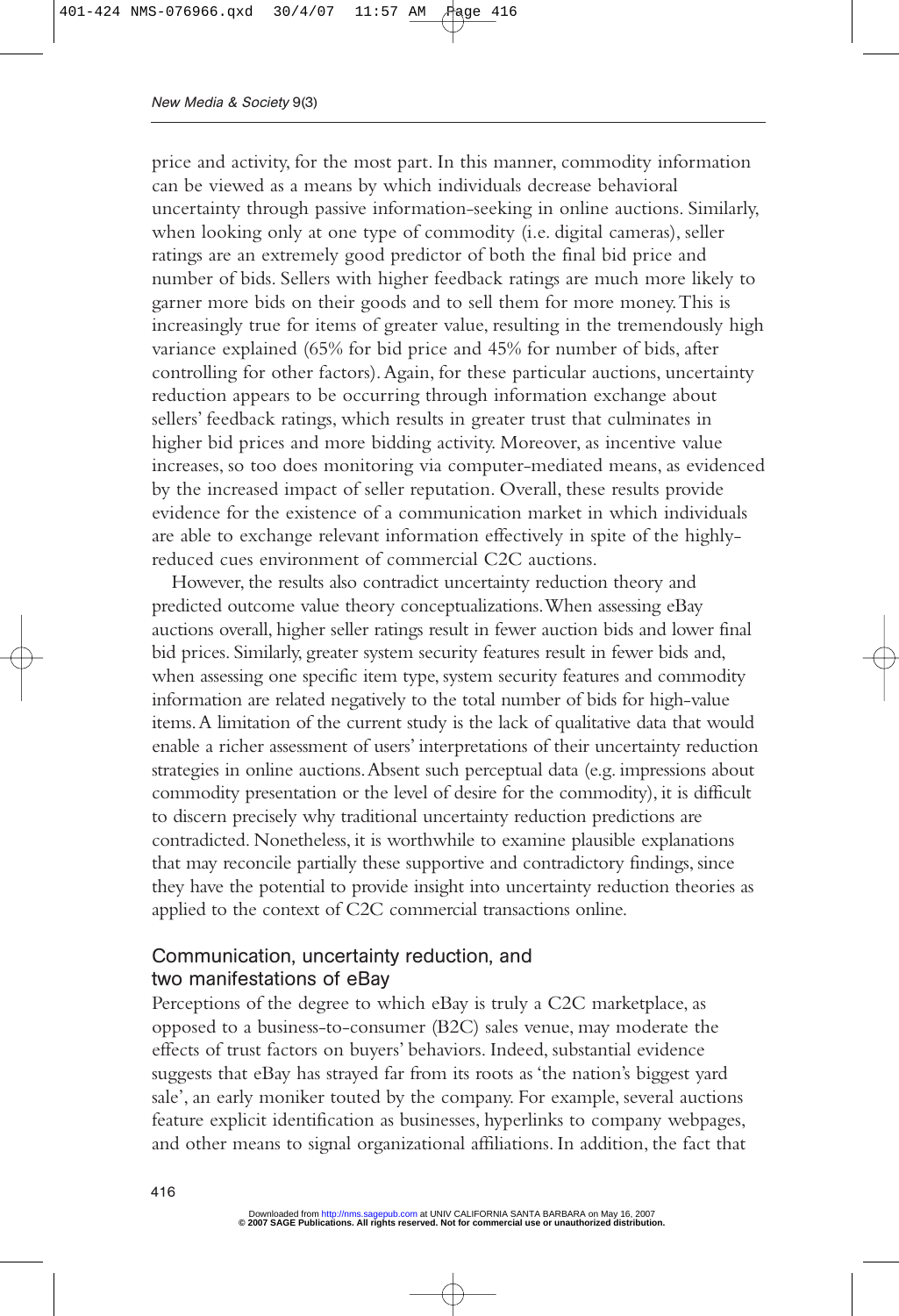seller ratings are much higher than buyer ratings, even though buyers have been members for a longer time on average, indicates that sellers are significantly more active eBay participants.Also, seller rating and system security measures are highly positively correlated  $(.23, p<.001)$ , suggesting that sellers typically have at least some means in place that are associated often with business transactions (e.g. credit card acceptance). Finally, final bid price and seller rating are negatively correlated  $(-.03, p<.05)$ , showing that the most active sellers typically sell low-cost items, which are more likely to be mass-produced commodities sold in large quantities across several auctions. Resnick and Zeckhauser note that their data similarly indicate that 'eBay must be attracting professional sellers who are deliberately acquiring items from other sources in order to sell them on eBay' (2002: 10) – a sentiment echoed by Standifird, who says that 'many of the sellers on eBay represent actual businesses and some even provide links to established web-based store fronts' (2001: 291).

This potential shift in eBay's identity may have an attendant effect on consumer behaviors, and the emergence of the 'professional' eBay seller may partially explain some of the mixed findings in this study. For example, the sale of mass-produced products in large quantities across several auctions may result in market saturation for some items, the result of which would be lower selling prices and fewer bids for more highly-rated sellers. Moreover, buyers may gravitate toward items and sellers that reflect eBay's original intent – connecting individuals who sell personal items that appeal to others.This suggests that shopping behaviors would concentrate on such individuals and on the types of commodities that they would typically offer for sale.The result would be increased bid activity and price for lower rated sellers who tend to lack secure system features for their auctions. However, and consistent with the data from this study, commodity information would become particularly important with less common items in an unknown condition.

The nature of the commodity is also an important factor in interpreting the results from this study, as evidenced for example by the opposite findings obtained for seller reputation depending on whether the analysis focused on a random sample of all eBay auctions or on a single, specific commodity (i.e. digital cameras).<sup>7</sup> In this case, it appears that examining a high-technology product in new condition may elicit the 'storefront' (B2C) dimension of eBay (as opposed to its original 'yard sale' (C2C) dimension), where seller reputation constitutes the main criterion on which consumers base their purchasing behaviors.

Based on these considerations, two manifestations of eBay may exist in the minds of buyers: one featuring truly C2C sales of relatively exclusive items, and another featuring relations comparable to B2C sales of mass-produced or relatively common commodities. Each manifestation, in turn, prompts users to invoke different means to mitigate risk through uncertainty reduction. Importantly, even though this explanation is internally consistent with the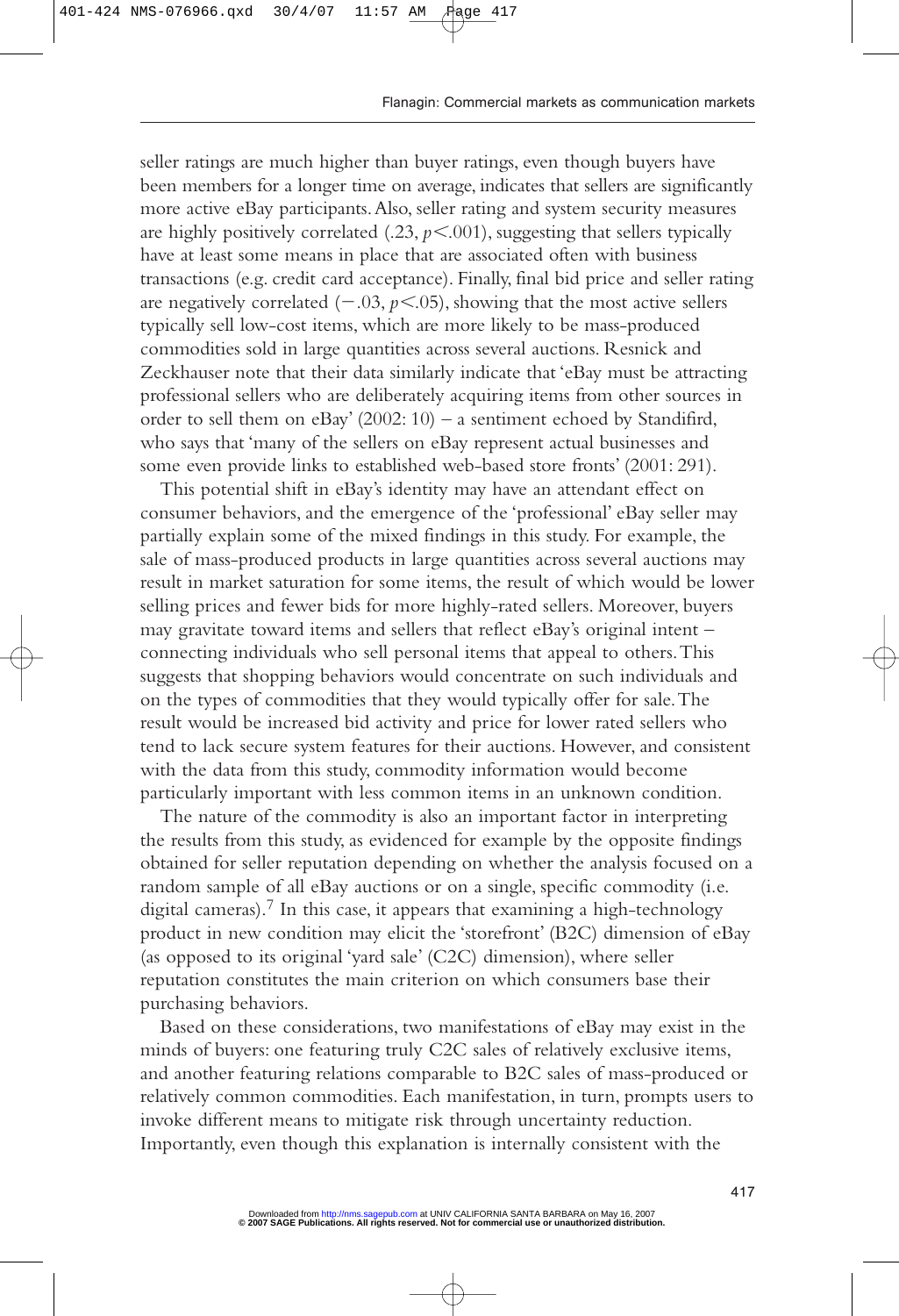data from this study, it requires qualitative user accounts to establish its validity and, consequently, must be viewed with appropriate caution.

# Extension of CMC perspectives to uncertainty reduction in minimal cues environments

The findings from this study demonstrate that individuals actively seek information in initial encounters online as they do face-to-face, and employ a number of strategies using CMC to reduce uncertainty, although online auctions tend to favor those ranging from passive to somewhat active.This information contributes to behavioral uncertainty reduction and privileges outcome maximization, as evidenced by bidding behaviors. In addition, the explanations posited here suggest that uncertainty reduction occurs through slightly different information sources (commodity information, seller reputation, or system security), depending on ancillary information about interactional partners in initial encounters that can be gleaned from online auctions. Specifically, the relative 'professionalness' of sellers and characteristics of the commodity sought indicate that uncertainty reduction operates quite differently depending on these factors.

These findings are consistent with uncertainty reduction theory or predicted outcome value theory formulations and affirm that uncertainty reduction takes place through computer-mediated channels, in spite of the minimal cues available in CMC (see also Ramirez et al., 2002;Tidwell and Walther, 2002). A compelling finding of this study is that individuals appear to pay keen attention to the few communication cues available in C2C commercial transactions, successfully attending to the subtle (but important) information that does exist. Indeed, several theories of computer-mediated interaction suggest that the limited cues available in CMC are highly managed, scrutinized, and salient (Spears and Lea, 1992, 1994;Walther, 1992, 1996). Research also shows that CMC users demonstrate an ability to adapt to the restrictions inherent in the medium by using intimate uncertaintyreducing strategies and direct information-sharing strategies (Tidwell and Walther, 2002). Moreover, interactants using CMC 'use standard means of uncertainty reduction with slight modifications to accommodate channel differences' (2002: 342), confirming that with regard to uncertainty reduction in CMC,'in the age of the Internet, the FtF [face-to-face] boundary is an anachronism' (2002: 321). However, this study extends these findings by demonstrating that in the grossly cues-impoverished environment of C2C commercial transactions, uncertainty reduction is still accomplished by careful attention to the relevant information exchanged among interactants.

The findings from this study also extend these theoretical perspectives and suggest modifications to uncertainty reduction theory as applied to C2C commercial transactions and other interactions characterized by minimal available cues. First, given the plethora of uncertainty reduction strategies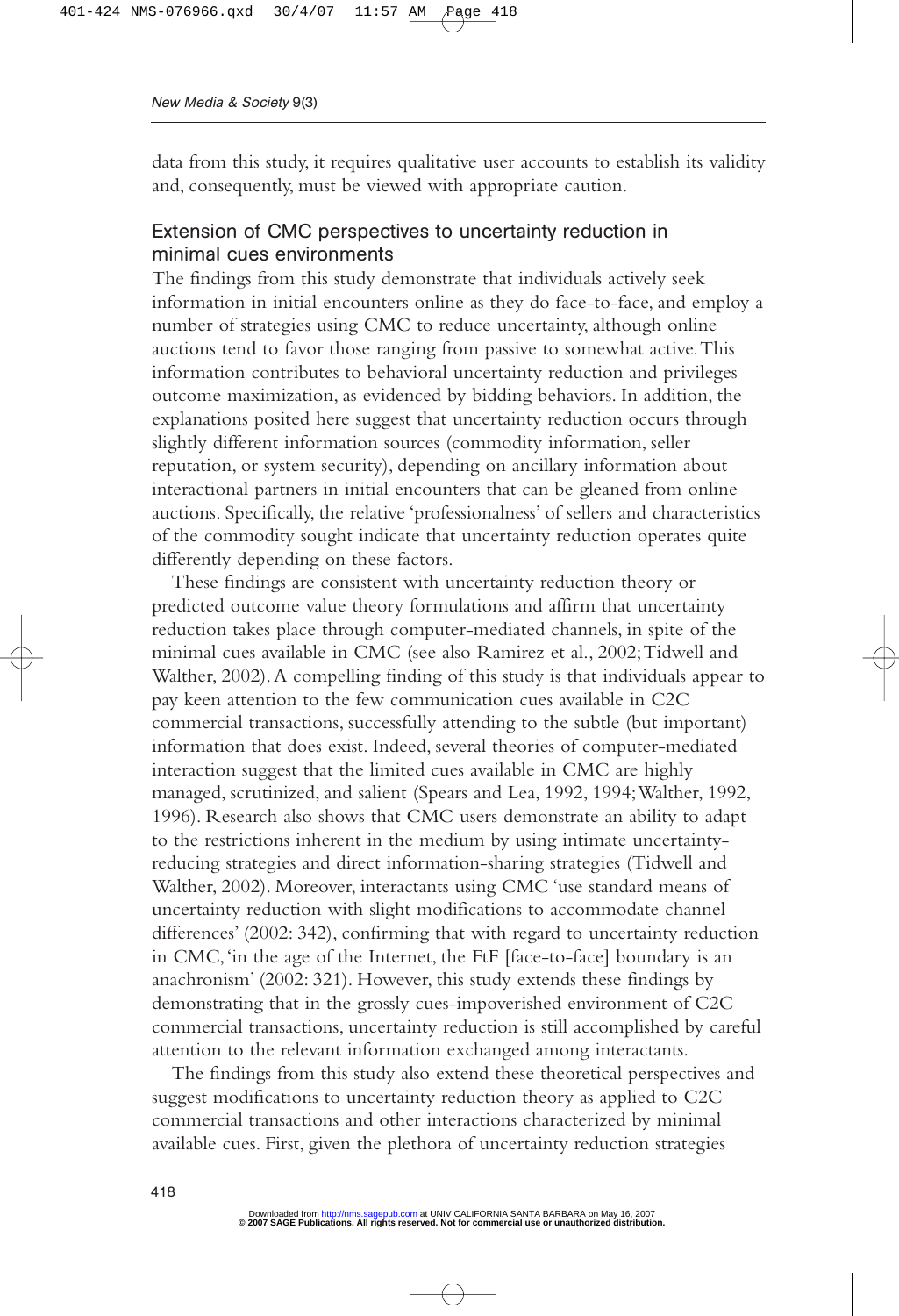available in online auctions, their range must be expanded conceptually (see, for example, Ramirez et al., 2002). In this environment, uncertainty reduction tends toward more passive or active strategies, which often can be invoked simultaneously.To reflect the dynamics of online auction interaction more accurately, the relative lack of direct interaction among participants must be taken into account.

Second, the findings from this study demonstrate the existence of three distinct types of trust that serve to mitigate risk and reduce uncertainty. Commodity information, seller reputation, and system security all have an impact on bidders' behaviors. Moreover, they appear to take on different roles in this environment, depending on what type of commodity is being sold. Third and relatedly, the emphasis on behavioral uncertainty reduction toward outcome maximization is appropriate when assessing C2C commercial transactions. Indeed, the relative lack of concern for cognitive uncertainty reduction may account for the extremely high variance explained statistics found in this study, when focusing on known commodities of high value.

Finally, uncertainty reduction theory formulations in minimal cues environments should be modified to consider the perceived personalness of the encounter; a difference that is, surprisingly, treated as relatively invariant in uncertainty reduction theory conceptualizations of initial F2F encounters. The evidence from this study suggests that under conditions of less personal interactions (i.e. when eBay acts as a storefront), a positive reputation is most important to increase bids and prices, whereas under conditions of more personal interactions (i.e. in representative eBay auctions with nonprofessional sellers), the existence of sufficient commodity information achieves these ends.This implies that although both factors are a source of uncertainty reduction in initial online interactions, the 'personalness' of the encounter might be an important moderating factor theoretically that should be explored in greater depth in future research.

Overall, this study offers compelling, although mixed, evidence for uncertainty reduction theory formulations as applied to online auctions, provides a plausible reconciliation of these findings, and suggests theoretical extensions to uncertainty reduction perspectives within reduced-cues CMC environments. Future research, perhaps operating within the framework of more controlled experimental surroundings or using rich qualitative data from users, is required to develop and fully test the novel application proposed here.As forms of interaction proliferate that capitalize on social information-sharing via computer-mediated means, this knowledge becomes increasingly relevant and important.

#### Acknowledgements

The author would like to thank Elizabeth Spivey for her substantial contributions to the execution of this project and Michele Jackson for her helpful comments.This article was submitted for publication in 2004.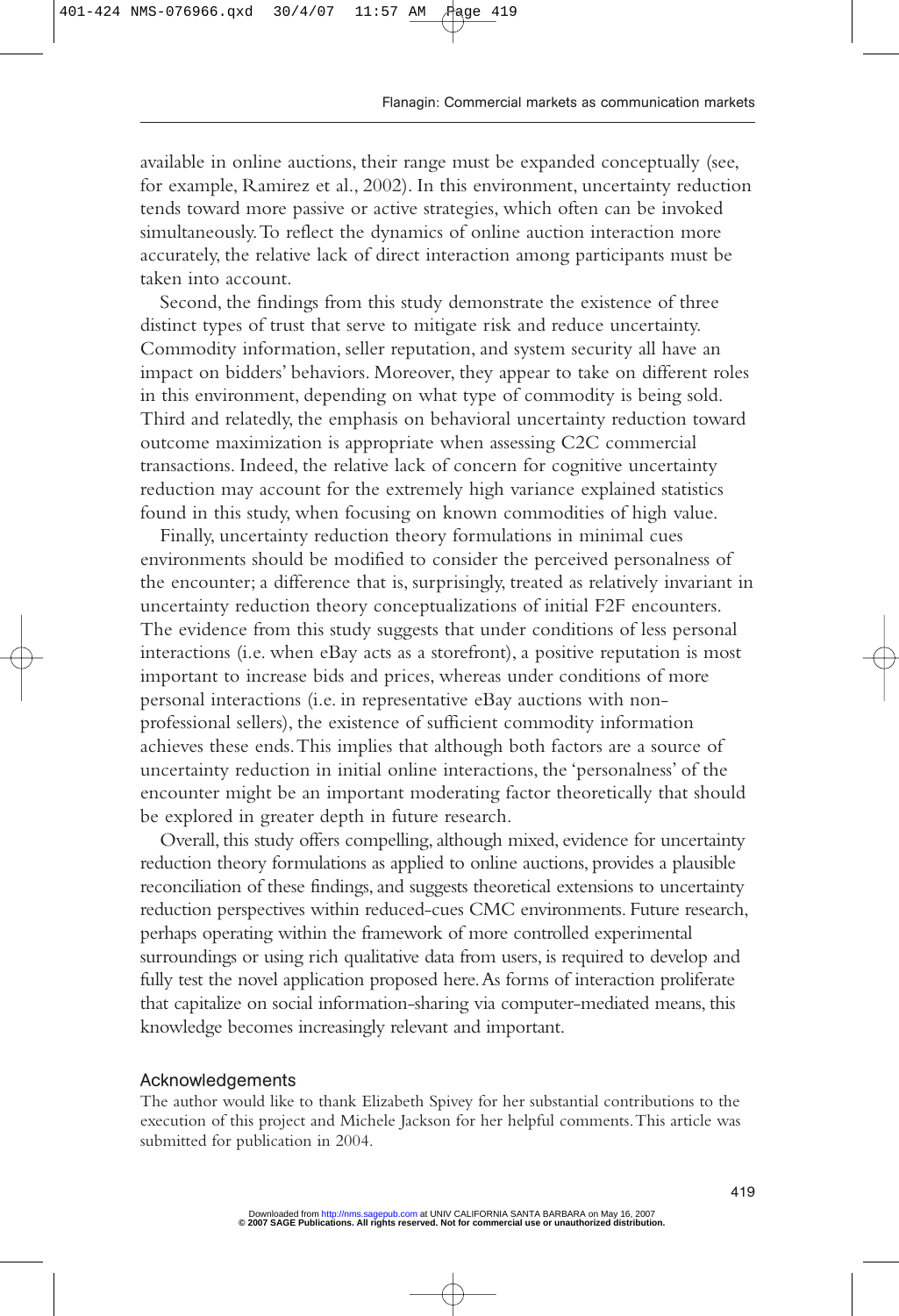#### **Notes**

- 1 It appears reasonable to conceive of auction interaction in terms of initial encounters: in a census of eBay auctions over several months, Resnick and Zeckhauser (2002) found that 99 percent of all buyer–seller pairs had no more than four transactions.Also, 89 percent of buyer–seller pairs that had done business with one another in the past had only one previous transaction.
- 2 For example, feedback on eBay is provided optionally by users at the conclusion of each transaction and the derived and up-to-date feedback rating appears on the webpage for each bidder and seller for each auction. In this case, although the provision of feedback is an active process, its use can be viewed as both passive (it appears without effort on the part of the user for their benefit on the auction page) and active (they have to make the effort to take advantage of the feedback, perhaps by probing specific feedback through links to subsidiary webpages). Moreover, other 'credentialing' systems confound the genre even more. Sites such as epinions.com (www.epinions.com) and Bizrate (www.bizrate.com), for example, collect and synthesize user feedback on experiences with B2C transactions, which users must seek out to take advantage of (see, for example, Lee et al., 2000 and Resnick et al., 2000 for information on online reputation systems).
- 3 Because past research has demonstrated that cultural differences among eBay users have an impact on trust and uncertainty avoidance (Vishwanath, 2003, 2004) and that culture is an important moderator in uncertainty reduction formulations (see Goldsmith, 2001), data were collected exclusively from the eBay United States auction site.
- 4 Data from all but one of the 39 existing eBay categories were used in the analyses: auctions for eBay Motors, which contains auctions for cars, trucks, motorcycles, and parts for each was excluded from the dataset due to HTML formatting features that inhibited data collection. Data were collected prior to the implementation of eBay's 'Buy It Now' feature, which enables bidders to purchase items for a set price and ends the auction prior to its established closing date and time.
- 5 Although it is plausible that more commodity information, if negative (e.g. pictures of damaged commodities or poorly-worded descriptions), could be harmful to bidding, it seems unlikely that negative commodity information was present to a degree that would have an impact on the findings of this study.
- 6 The distributions of some variables were highly skewed and, consequently, may have exhibited violations to multiple aggression analyses.To address these violations, logarithmic transformations were performed on seller rating, final bid price, number of bids, system security, and commodity information prior to regression analysis.These transformations resulted in skewness and kurtosis measures much closer to 0 and the residual plots exhibited patterns appropriate for regression analyses.
- 7 A possible explanation for the discrepant findings from the random versus the targeted samples is that the former set of results is spurious (see Lucking-Reiley et al., 2000 and Resnick and Zeckhauser, 2002). More specifically if, for example, sellers with more positive feedback tend to auction less expensive items (and, by extension, sellers with more negative feedback tend to auction more expensive items), spurious negative correlations could result. Indeed, as noted earlier, in this study final bid price and seller rating were negatively correlated  $(-.03, p<.05)$ , although this relation was not very strong and the variance explained by this relation was extremely low  $(R^2 = .0009)$ . To assess the extent to which this might account for results in this study, post-hoc analyses were run in which the random dataset was repeatedly truncated to limit the effects of any relations that might prompt spurious results (e.g. the random dataset was limited to only high price items, to lower feedback sellers, to a combination of these, etc.).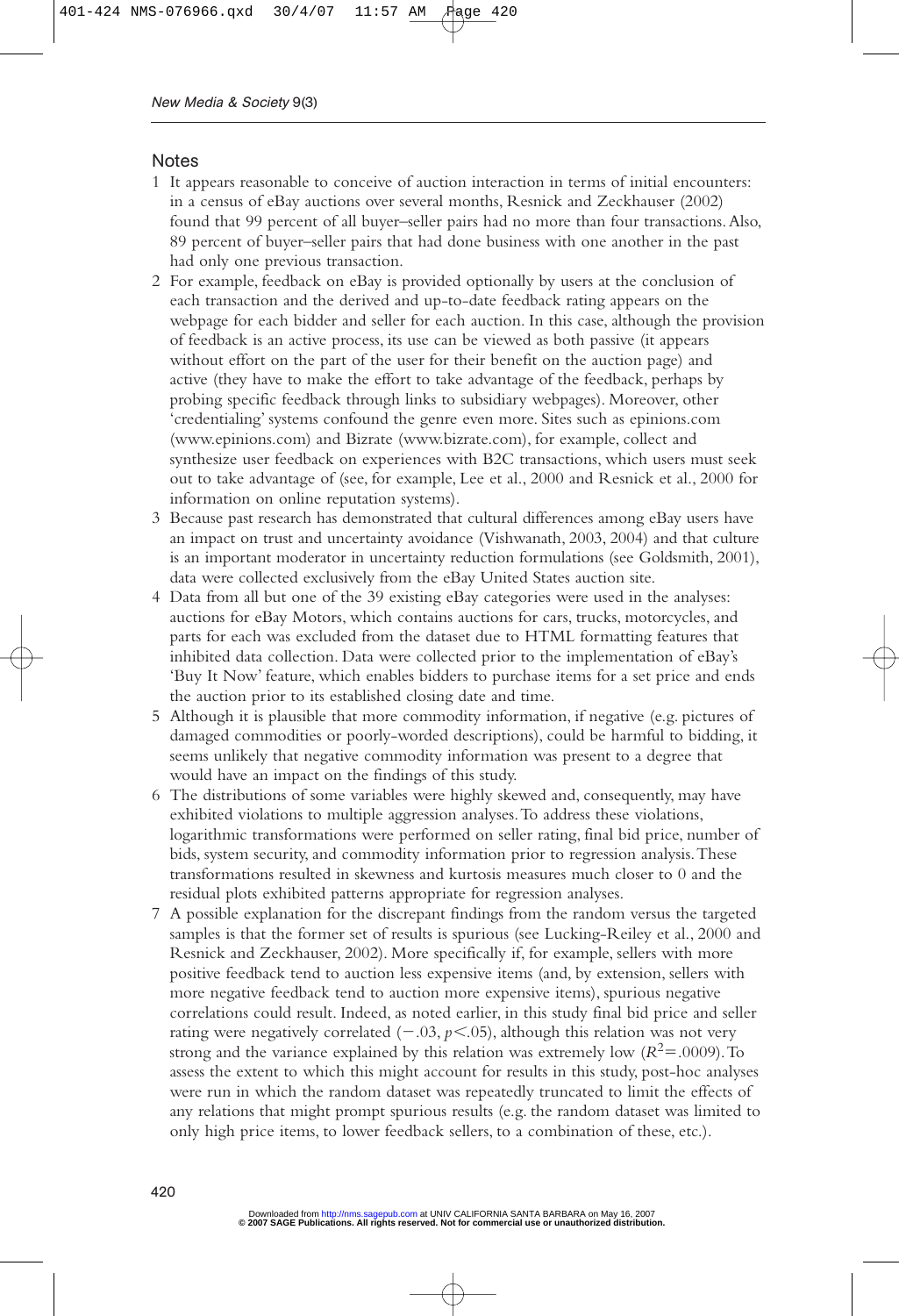None of these manipulations, however, indicated that the negative correlation between feedback and price strongly accounted for findings in the random dataset. Moreover, because this study focuses on uncertainty reduction within eBay as a whole and the very relations that might be considered to result in spurious results are potentially meaningful in their own right, the most holistic explanations must account for findings both in the random and the targeted samples, as undertaken here.

#### References

- Adelaar,T. (2000) 'Electronic Commerce and the Implications for Market Structure: the Example of the Art and Antiques Trade', *Journal of Computer-mediated Communication* 5, URL (consulted 27 July 2005):<http://jcmc.indiana.edu/vol5/issue3/adelaar.htm>
- Adler, J. (2002) 'The eBay Way of Life', *Newsweek*, 17 June, p. 51.
- Bailey, B.P., L.J. Gurak and J.A. Konstan (2003) 'Trust in Cyberspace', in J. Ratner (ed.) *Human Factors and Web Development*, pp. 311–21. Mahwah, NJ: Erlbaum.
- Bajari, P. and A. Hortacsu (2003) 'The Winner's Curse, Reserve Prices and Endogenous Entry: Empirical insights from eBay Auctions', *Rand Journal of Economics* 34(2): 329–55.
- Berger, C.R. (1979) 'Beyond Initial Interaction: Uncertainty, Understanding and the Development of interpersonal Relationships', in H. Giles and R. St Clair (eds) *Language and Social Psychology*, pp. 122–44. Oxford: Basil Blackwell.
- Berger, C.R. (1986) 'Uncertain Outcome Values in Predicted Relationships: Uncertainty Reduction Theory Then and Now', *Human Communication Research* 13(1): 34–8.
- Berger, C.R. and R.J. Calabrese (1975) 'Some Explorations in Initial Interaction and Beyond:Toward a Developmental Theory of Interpersonal Communication', *Human Communication Research* 1(2): 99–112.
- Boyd, J. (2002) 'In Community We Trust: Online Security Communication at eBay', *Journal of Computer-Mediated Communication* 7, URL (consulted 20 July 2004): <http://www.ascusc.org/jcmc/vol7/issue3/boyd.html>

Boyd, J. (2003) 'The Rhetorical Construction of Trust Online', *Communication Theory* 13(4): 392–410.

- Brinkman, U. and M. Siefert (2001) 'Face-to-interface the Establishment of Trust in the Internet: the Case of e-Auctions', *Journal of Sociology* 30(1): 23–47.
- Culnan, M.J. and M.L. Markus (1987) 'Information Technologies', in F.M. Jablin, L.L. Putnam, K.H. Roberts and L.W. Porter (eds) *Handbook of Organizational Communication: an Interdisciplinary Perspective*, pp. 420–43. Newbury Park, CA: Sage.
- Dellarocas, C. (2001) 'Analyzing the Economic Efficiency of eBay-like Online Reputation Reporting Mechanisms', in *Proceedings of the ACM Conference on Electronic Commerce*, pp. 171–9.Tampa, FL:ACM Press.
- eBay (2003) 'Company Overview', URL (consulted 20 October 2003): <http://pages.ebay.com/community/aboutebay/overview/index.html>
- Gilkeson, J.H. and K. Reynolds (2003) 'Determinants of Internet Auction Success and Closing Price: an Exploratory Study', *Psychology and Marketing* 20(6): 537–66.
- Goldsmith, D.J. (2001) 'A Normative Approach to the Study of Uncertainty and Communication', *Journal of Communication* 51(3): 514–33.
- Houser, D. and J.Wooders (2000) 'Reputation in Auctions:Theory and Evidence from eBay', University of Arizona, URL (consulted 1 October 2003): [http://info-center.ccit.arizona.edu/~econ/working\\_papers/internet\\_auctions.pdf](http://info-center.ccit.arizona.edu/~econ/working_papers/internet_auctions.pdf)
- Kellermann, K. and R.A. Reynolds (1990) 'When Ignorance Is Bliss: the Role of Motivation to Reduce Uncertainty in Uncertainty Reduction Theory', *Human Communication Research* 17(1): 5–75.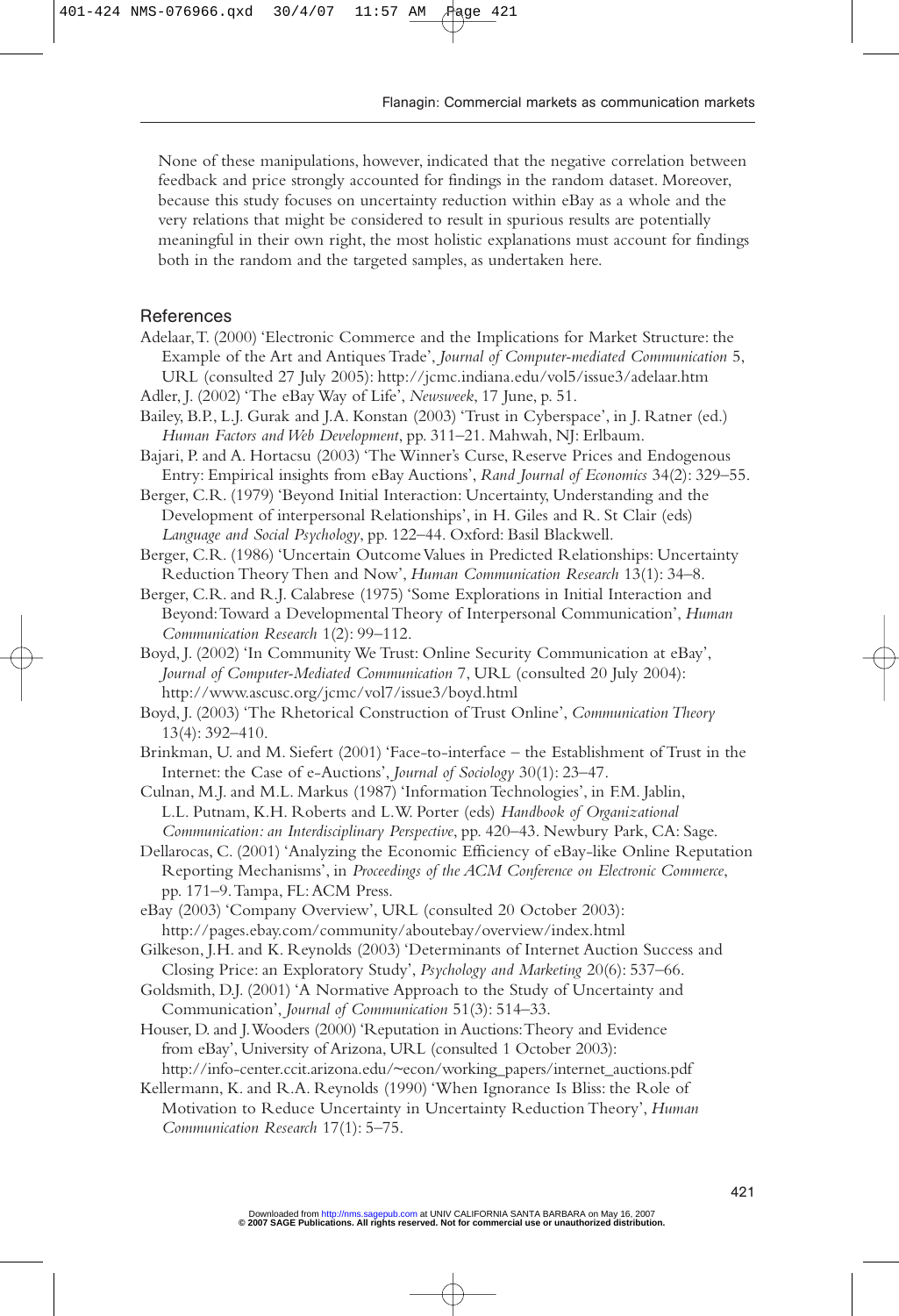- Kollock, P. (1999) 'The Production of Trust in Online Markets', in E.J. Lawler, M. Macy, S.Thyne and H.A.Walker (eds) *Advances in Group Processes* (Vol. 16), pp. 99–123. Greenwich, CT: JAI Press.
- Lee, Z., I. Im and S. Lee (2000) 'The Effect of Negative Buyer Feedback on Auction Prices in Internet Auction Markets', in W. Orlikowski, S.Ang, P.Weill, H. Krcmar and J.I. Degross (eds) *Proceedings of the 21st International Conference on information Systems* (ICIS-00), pp. 286–7. Brisbane:Association for Information Systems.
- Lucking-Reiley, D. (1999) 'Using Field Experiments to Test Equivalence between Auction Formats: Magic on the Internet', *American Economic Review* 89(5): 1063–80.
- Lucking-Reiley, D., D. Bryan, N. Prasad and D. Reeves (2000) 'Pennies from eBay: the Determinants of Price in Online Auctions',Vanderbilt University Working Paper, URL (consulted 20 September 2003):<http://eller.arizona.edu/%7ereiley/papers/> penniesfromebay.pdf
- McDonald, C.G. and V.C. Slawson (2002) 'Reputation in an Internet Auction Market', *Economic Inquiry* 40(4): 633–50.
- Melnik, M.I. and J.Alm (2002) 'Does a Seller's e-Commerce Reputation Matter? Evidence from eBay Auctions', *Journal of Industrial Economics* 50(3): 337–50.
- Palmer, J.W., J.P. Bailey and S. Faraj (2000) 'The Role of Intermediaries in the Development of Trust on the WWW: the Use and Prominence of Trusted Third Parties and Privacy Statements', *Journal of Computer-mediated Communication* 5(3), URL (consulted 10 October 2003):<http://www.ascusc.org/jcmc/vol5/issue3/palmer.html>
- Ramirez,A., J.B.Walther, J.K. Burgoon and M. Sunnafrank (2002) 'Information-seeking Strategies, Uncertainty and Computer-mediated Communication', *Human Communication Research* 28(2): 213–28.
- Resnick, P. and R. Zeckhauser (2002) 'Trust among Strangers in Internet Transactions: Empirical Analysis of eBay's Reputation System', in M.R. Baye (ed.) *The Economics of the Internet and e-Commerce*, URL (consulted 31 January 2007): <http://www.si.umich.edu/>~presnick/papers/ebayNBER/index.html
- Resnick, P., R. Zeckhauser, E. Friedman and K. Kuwabara (2000) 'Reputation Systems', *Communications of the ACM* 43(12): 45–8.
- Roselius,T. (1971) 'Consumer Rankings of Risk Reduction Methods', *Journal of Marketing* 35(1): 56–61.
- Shimp,T.A. and W.O. Bearden (1982) 'Warranty and Other Extrinsic Cue Efforts on Consumers' Risk Perceptions', *Journal of Consumer Research* 9(1): 38–46.
- Spears, R. and M. Lea (1992) 'Social Influence and the Influence of the "Social" in Computer-mediated Communication', in M. Lea (ed.) *Contexts of Computer-mediated Communication*, pp. 30–65. London: Harvester Wheatsheaf.
- Spears, R. and M. Lea (1994) 'Panacea or Panopticon? The Hidden Power in Computermediated Communication', *Communication Research* 21(4): 427–59.
- Standifird, S.S. (2001) 'Reputation and e-Commerce: eBay Auctions and the Asymmetrical Impact of Positive and Negative Ratings', *Journal of Management* 27(3): 279–95.
- Sunnafrank, M. (1986a) 'Predicted Outcome Value during Initial Interactions: a Reformulation of Uncertainty Reduction Theory', *Human Communication Research* 13(1): 3–33.
- Sunnafrank, M. (1986b) 'Predicted Outcome Values: Just Now and Then?', *Human Communication Research* 13(1): 39–40.
- Sunnafrank, M. (1990) 'Predicted Outcome Value and Uncertainty Reduction Theories: a Test of Competing Perspectives', *Human Communication Research* 17(1): 76–103.
- Tan, S.J. (1999) 'Strategies for Reducing Consumers' Risk Aversion in Internet Shopping', *Journal of Consumer Marketing* 16(2): 163–78.